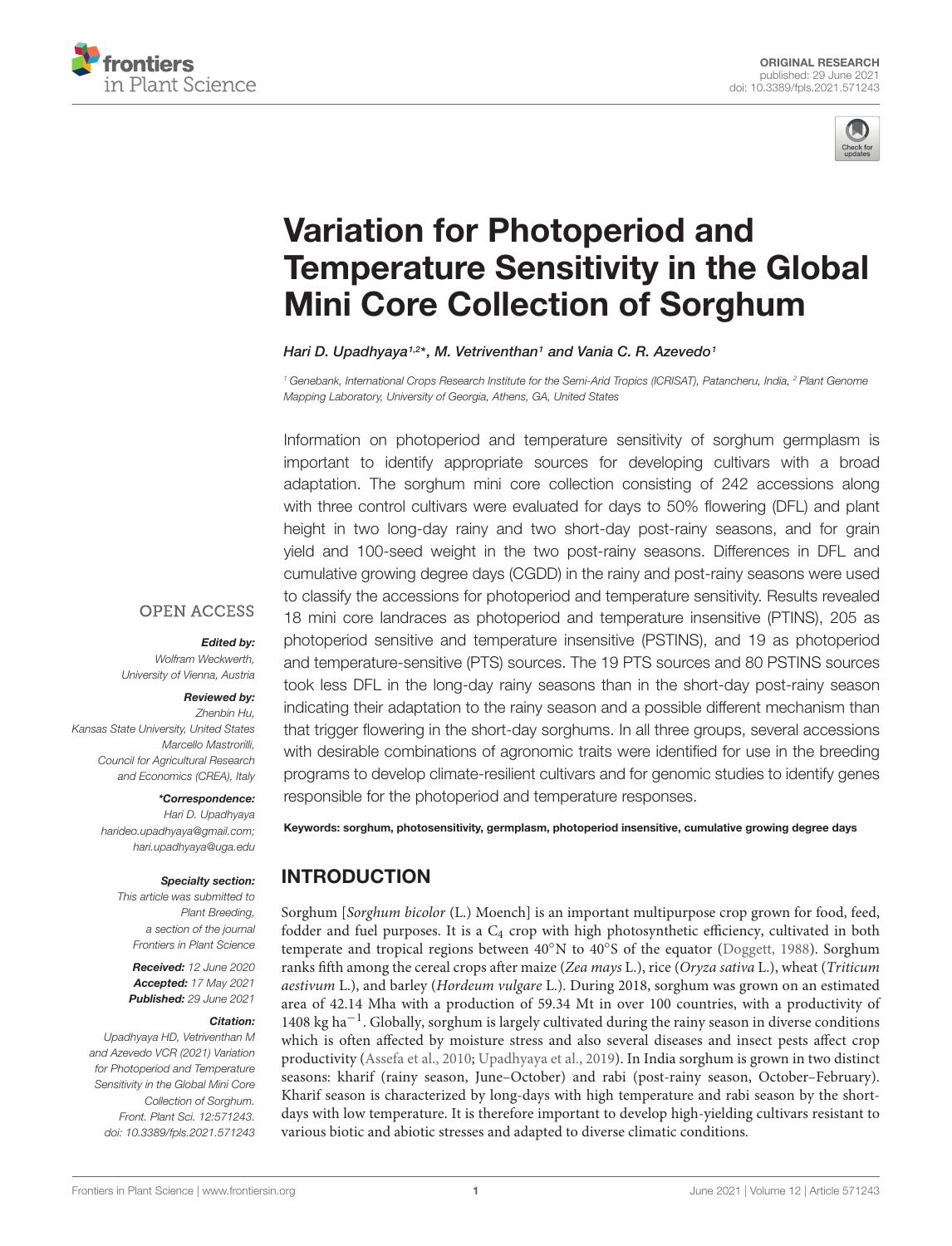Variation in the germplasm collection is key to crop improvement. Vast germplasm collections are conserved in the national and international Genebanks. Globally over 23,6000 accessions of sorghum have been conserved in the genebanks having a rich diversity for various traits of economic importance [\(Upadhyaya et al.,](#page-14-1) [2016b\)](#page-14-1). The ICRISAT Genebank has the largest collection of over 41,000 sorghum accessions from 93 countries. Large size of germplasm collection and non-availability of reliable data on traits of economic importance restricted breeders from using germplasm collections and caused them to use their working collections [\(Upadhyaya et al.,](#page-14-2) [2014d\)](#page-14-2). This results in low use of germplasm in crop improvement and consequently a narrow genetic base of crop cultivars [\(Dalrymple,](#page-13-2) [1986;](#page-13-2) [Vellve,](#page-14-3) [1992;](#page-14-3) [Upadhyaya et al.,](#page-13-3) [2014b\)](#page-13-3). Genetic studies indicated that the sorghum wild and weedy relatives and landraces are more diverse than the improved hybrids [\(Muraya et al.,](#page-13-4) [2011;](#page-13-4) [Mace et al.,](#page-13-5) [2013\)](#page-13-5). For example, in the United States, the improved sweet sorghum lines were mostly derived from six landraces therefore the majority of the lines have similar genes/alleles for high Brix % [\(Murray et al.,](#page-13-6) [2009\)](#page-13-6). The genetic diversity assessment sorghum hybrids widely cultivated in the United States between 1980 and 2008 indicated that the hybrids released during the 2000s had the least number of new alleles as compared to the previous two decades [\(Smith et al.,](#page-13-7) [2010\)](#page-13-7). Similarly, a decline in genetic diversity was reported in Australian sorghum breeding programs as a result of a strong selection for resistance to the sorghum midge, stay-green (a drought resistance trait) and other agronomic traits [\(Jordan et al.,](#page-13-8) [1998,](#page-13-8) [2003\)](#page-13-9). In sorghum which is a short-day plant (SDP), several germplasm accessions do not flower or take much more time in the long-day rainy season and thus restrict the use of germplasm in crop breeding programs.

The germplasm diversity representative subsets such as core collection (10% of the entire collection) and mini core collection (10% of core collection or 1% of the entire collection) conserved in a genebank are the ideal genetic resources for identifying new sources of variation for traits of interest [\(Upadhyaya and Ortiz,](#page-13-10) [2001;](#page-13-10) [Upadhyaya et al.,](#page-13-11) [2013,](#page-13-11) [2014c\)](#page-13-12). In this study, we evaluated 242 accessions of sorghum mini core collection [\(Upadhyaya](#page-14-4) [et al.,](#page-14-4) [2009\)](#page-14-4) for photoperiod and temperature sensitivity in the two rainy and two post-rainy seasons at ICRISAT, Patancheru, India, to identify insensitive accessions that can be used in crop improvement to develop high-yielding photoperiod and temperature insensitive cultivars with a broad genetic base and greater adaptation.

### MATERIALS AND METHODS

### Description of Materials

The 242 accessions in the sorghum mini core collection [\(Upadhyaya et al.,](#page-14-4) [2009\)](#page-14-4) and three controls (IS 33844, IS 18758 and IS 2205) were utilized in this study. The mini core accessions originating (collection site) from 57 countries, and it included all the five basic races (caudatum 16.1%, durra 12.4%, guinea 12%, kafir 8.7%, and bicolor 8.3%) and 10 intermediate races (caudatum-bicolor 12.4%; guinea-caudatum 11.2%; durracaudatum 7.9%; durra-bicolor and kafir-caudatum each 2.9%;

kafir-durra 1.7%; guinea-kafir 1.2%; and guinea-bicolor, guineadurra, and kafir-bicolor each 0.8%) of sorghum [\(Upadhyaya](#page-14-4) [et al.,](#page-14-4) [2009\)](#page-14-4). The two controls, IS 33844 and IS 18758 are the germplasm accessions and selection from these were released as cultivars. IS 33844 was released as Parbhani Moti in India, which is the most popular drought-tolerant cultivar grown under receding soil moisture conditions during the post-rainy seasons and possesses excellent grain quality attributes [\(Upadhyaya et al.,](#page-13-13) [2017\)](#page-13-13). The selection from IS 18758 was released in Burkina Faso as E-35-1 and in Burundi as Gambella 1107 [\(Upadhyaya et al.,](#page-13-14) [2014a\)](#page-13-14). IS 2205 is a durra-bicolor landrace originating from India is resistant to shoot fly [Atherigona soccata (Rondani)] and stem borer [Chilo partellus (Swinhoe)] [\(Sharma et al.,](#page-13-15) [2003\)](#page-13-15).

### Experimental Details

The experiments were conducted at the ICRISAT, Patancheru (17.51◦ N, 78.27◦ E, and 545 masl), India during the 2010 and 2011 rainy and 2010–2011 and 2011–2012 post-rainy seasons. The precision fields of the ICRISAT, Patancheru center having uniform fertility with a gentle slope of 0.5% were used. The experiments were conducted in an Alpha design in the rainy seasons with three replications. In the post-rainy seasons, accessions were planted in a split-plot design in three replications using drought stress and optimally irrigated treatments as the main plot and genotypes as the subplots in five maturity groups [\(Upadhyaya et al.,](#page-13-13) [2017\)](#page-13-13), and data from the optimally irrigated condition was used for this study. The experimental materials were planted in the last week of June in the rainy season and in the second week of October in the post-rainy season each year. Each accession was sown in a single row of 4 m long plot and the spacing between plots was 75 cm. Seeds were sown at a uniform depth of 2–3 cm using a tractor-mounted fourcone planter, and excess seedlings were thinned during 2 to 3rd weeks after sowing, by maintaining the plant-to-plant spacing of about 10 cm. The crop-specific agronomic practices such as weeding, thinning, irrigation and plant protection measures were followed. A basal dose of Ammonium phosphate was applied at the rate of 150 kg ha−<sup>1</sup> , and urea was applied as topdressing at the rate of 100 kg ha<sup>-1</sup> during the 3 weeks after planting. A ridge and furrow system of cultivation was adopted, and each time, the experimental plots received about 7 cm of irrigation water. Observations on days to 50% flowering (DFL, the day when 50% or more of the plants had reached anthesis in a plot) were recorded in each of the two rainy and two post-rainy seasons. Plant height was recorded on five representative plants at maturity in the rainy and post-rainy seasons whereas data on grain yield and 100-seed weight was recorded only in the post-rainy season on five representative plants.

### Data Analysis

Data on daily minimum and maximum temperatures was obtained from the ICRISAT intranet<sup>[1](#page-1-0)</sup> and was used to calculate the growing degree days (GDD) in the two rainy and two post-rainy seasons separately.

<span id="page-1-0"></span><sup>1</sup><http://intranet.icrisat.org/IcrisatLocal/weather.aspx>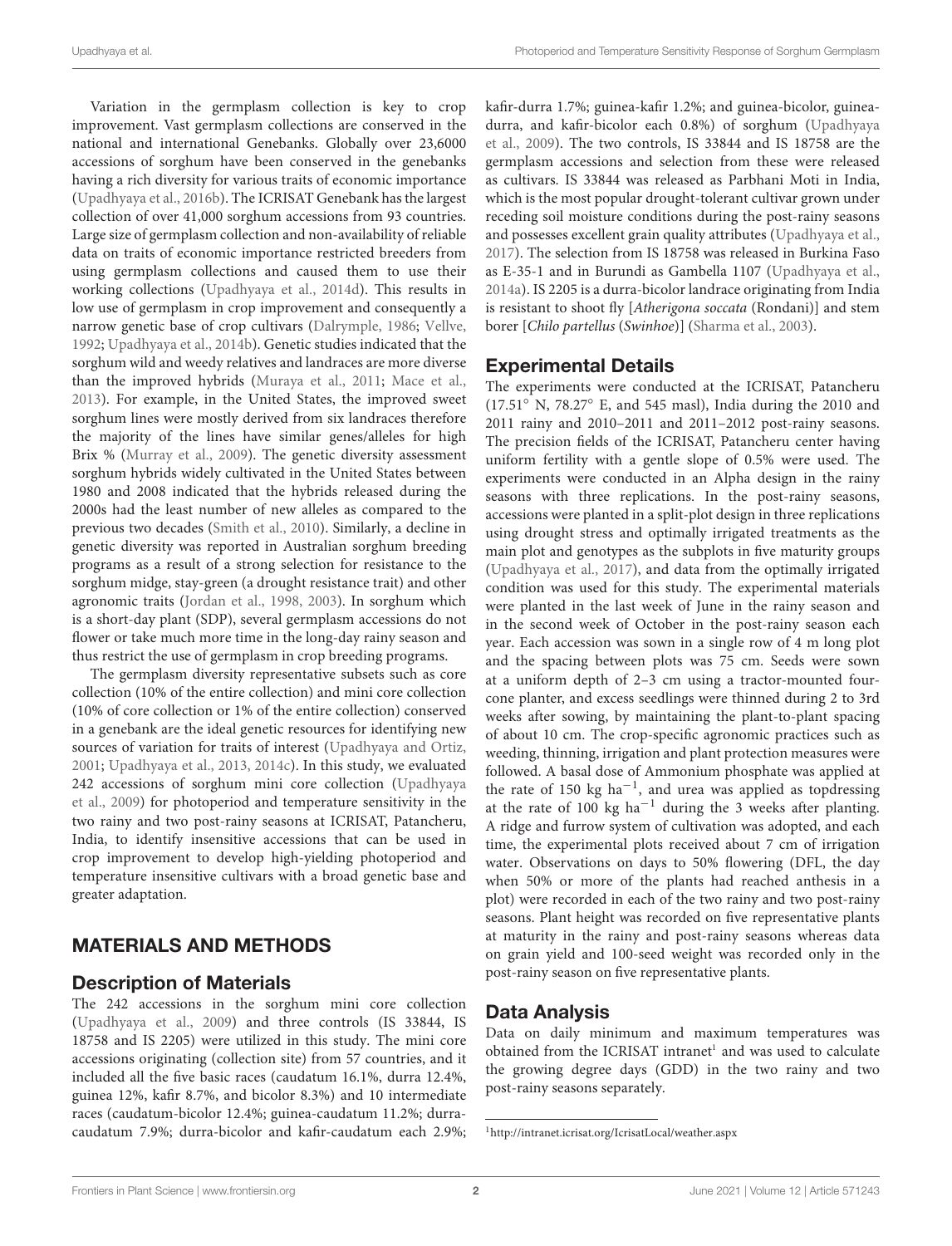The GDDs were computed using the following equation:

 $GDD = [$ (daily maximum temperature  $+$  daily minimum temperature)/2]  $-10^{\circ}$ C, the base temperature for sorghum].

The cumulative growing degree days (CGDD) were computed as follows:

CGDD = the sum of all daily GDD from the effective date of sowing to the date of 50% flowering.

For sorghum a base temperature of 10◦C [\(Gerik et al.,](#page-13-16) [2003\)](#page-13-16) was used. Data on DFL, CGDD, and plant height in the two rainy and two post-rainy and grain yield and 100-seed weight in the two post-rainy seasons were analyzed separately using Genstat 17[2](#page-2-0) following residual (or restricted) maximum likelihood (REML) [\(Patterson and Thompson,](#page-13-17) [1971\)](#page-13-17). Combined analyses of two rainy seasons and two post-rainy seasons were performed separately considering genotypes as random and seasons fixed. Variance components due to genotypes and genotype  $\times$  environment (season) were estimated and tested for their significance against their respective standard errors. Wald's statistic [\(Wald,](#page-14-5) [1943\)](#page-14-5) for the season was calculated and tested to determine the significance of the two rainy or two post-rainy seasons. For DFL, CGDD, plant height, grain yield and 100 seed weight, BLUPs (balanced linear unbiased predictors) were obtained for combined analysis of two rainy and two post-rainy seasons, separately.

### Classification of Mini Core Accessions for Photoperiod and Temperature **Sensitivity**

The mini core accessions were categorized into photoperiod and temperature-sensitive/insensitive considering the differences in DFL and CGDD requirement during the long-day rainy season and short-day post-rainy seasons. When the difference between DFL in rainy and post-rainy seasons was equal to twice the standard error of the mean  $(\pm 4$  calendar days), the accessions were classified as photoperiod-insensitive while the remaining were considered as photoperiod-sensitive. Similarly, in the case of temperature sensitivity, the accessions were classified as temperature-sensitive when the difference in CGDD requirements in the rainy and post-rainy seasons was equivalent to ±4 calendar days (−57 to +57◦d) while the remaining accessions on both sides (+ and −) were categorized as temperature-insensitive. Finally, both photoperiod and temperatures sensitivities were considered together which resulted in three groups of accessions: photoperiod- and temperature-insensitive (PTINS), photoperiod-sensitive and temperature-insensitive (PSTINS), and photoperiod- and temperature-sensitive (PTS).

The phenotypic correlations among DFL, CGDD, and plant height in both the rainy and post-rainy seasons and grain yield and 100-seed weight in the post-rainy season were calculated using Genstat 17 (see Text Footnote 2) to determine the relationships between traits in the entire mini core collection, PTINS, PSTINS, and PTS groups of accessions.

### RESULTS

### Variance Components, Mean and Range

The REML analysis of individual rainy and post-rainy season data, and combined of two rainy and two post-rainy seasons revealed significant genotypic variance  $(\sigma^2$ <sub>g</sub>) for DFL, CGDD, plant height, grain yield and 100-seed weight (**[Supplementary](#page-13-18) [Table 1](#page-13-18)**). The significant interactions between genotypes and seasons ( $\sigma^2$  ge) was observed for all the traits in both rainy and post-rainy seasons, except in group 5 where the plant height, grain yield per plant and 100-seed weight were not significant (**[Supplementary Table 1](#page-13-18)**). Wald's statistics was significant for all the traits in the rainy and post-rainy seasons except in the G5 in the post-rainy season for 100-seed weight.

In the mini core collection, the DFL ranged from 45 to 152 days in the 2010 rainy season and 42–142 days in the 2011 rainy season (**[Table 1](#page-3-0)**). On average, mini core accessions flowered 10 days later in 2010 than in the 2011 rainy season indicating differences in the two rainy seasons mainly due to varying GDD per calendar day during flowering, besides other factors including the genotype by environment interactions. Averaged over two rainy seasons the DFL ranged from 44 (IS 12706) to 148 days (IS 15744) (**[Table 1](#page-3-0)** and **[Supplementary Table 2](#page-13-18)**). The differences in the DFL have also reflected the differences in the CGDD in the two rainy seasons. The CGDD to flower ranged from 758 to 2,403°d in the 2010 rainy season with a greater mean  $(1,415°d)$  than in the 2011 rainy season (range 731–2,275°d, mean 1,297◦d). Averaged over both the rainy seasons the CGDD varied from 756 (IS 12706) to 2,356 (IS 15744) with a mean value of 1,369◦d (**[Supplementary Table 2](#page-13-18)**). In the post-rainy seasons also the DFL differed between 2010–2011 and 2011– 2012 seasons. The DFL ranged from 47 to 109 in the 2010–2011 and 51 to 132 in the 2011–2012 post-rainy season. On average mini core accessions took 5-days more to flower in the 2011– 2012 season (75 days) than in the 2010–2011 season (70 days). Averaged over both the post-rainy seasons, DFL ranged from 51 days (IS 32245) to 120 (IS 31446) with an average of 73 days (**[Supplementary Table 2](#page-13-18)**). The CGDD required to flower in the 2010–2011 post-rainy season were less (793◦d) with a lower range (577 to 1,270◦d) than in the 2011–2012 post-rainy season (mean 966◦d, range 693 to 1,698◦d). This indicated that the two post-rainy seasons affected the expression of flowering in the mini core collection accessions. On average over the two postrainy seasons, the mini core accessions took 880◦d to flower with IS 32245 flowering earliest requiring only 658◦d and IS 31446 being the latest requiring 1,485◦d. Both in terms of DFL and the CGDD requirements highly significant genotype  $\times$  season (year) interaction was observed (**[Supplementary Table 1](#page-13-18)**). Plant height of mini core accessions also showed a great deal of differential expression in the two rainy and two post-rainy seasons. On average plant height was higher in the 2011 rainy season (326 cm) than in the 2010 rainy season (281 cm) with a greater range in the former (117–501 cm) than the latter

<span id="page-2-0"></span><sup>2</sup><https://www.vsni.co.uk/>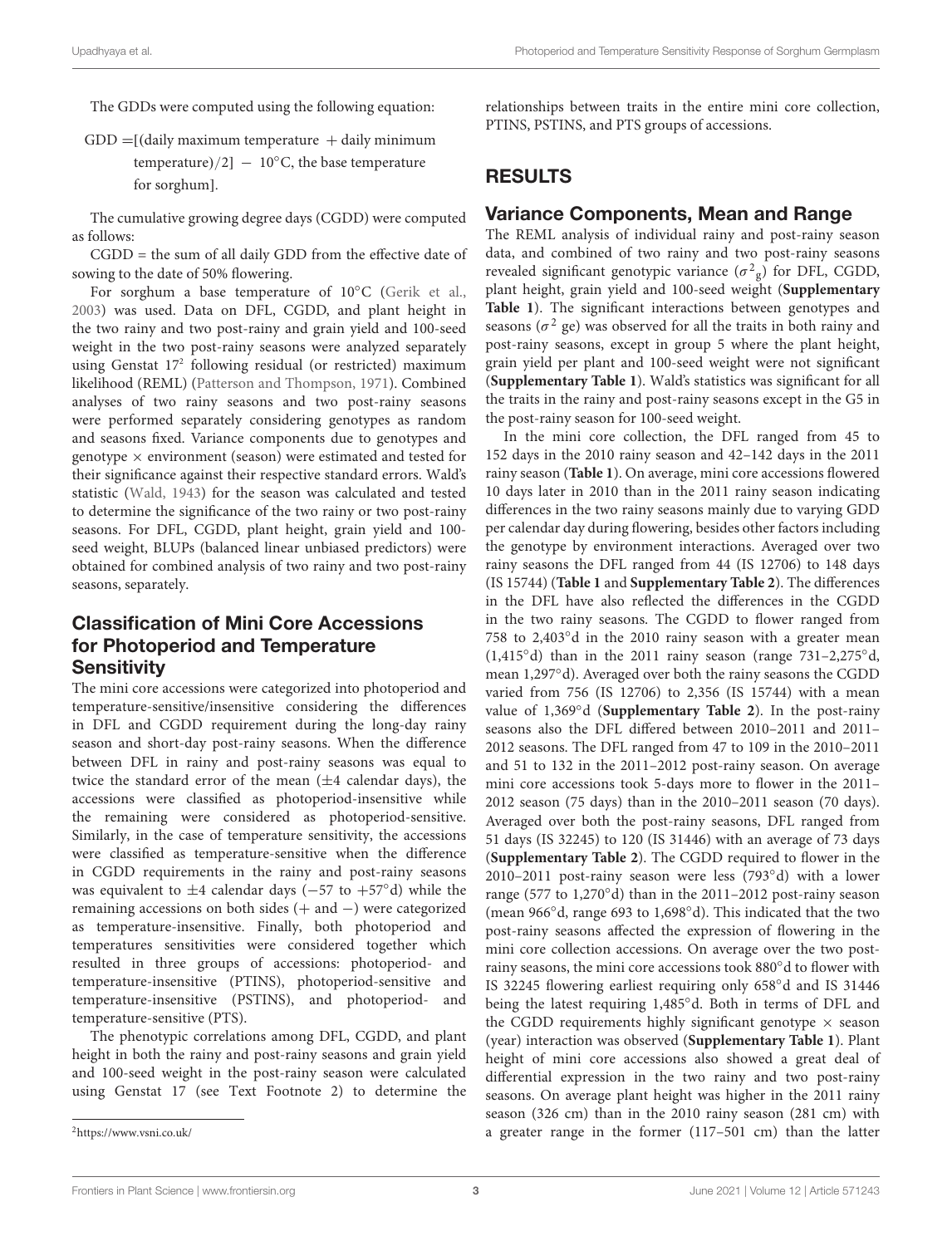(126–406 cm) (**[Table 1](#page-3-0)**). Similarly, in the 2011–2012 post-rainy season mean (256 cm) and ranges (99–390 cm) for plant heights were more than in the 2010–2011 post-rainy season (214 and 105–347 cm) (**[Table 1](#page-3-0)**).

### Photoperiod and Temperature-Sensitive and Insensitive Mini Core Accessions

The criteria of twice the standard error of the mean for differences in DFL and CGDD requirements between the long-day rainy seasons (combined of two rainy seasons) and the short-day post-rainy seasons (combined of two post-rainy), the mini core collection accessions were classified into three groups: PTINS (18 accessions), PSTINS (205 accessions) and PTS (19 accessions) (**[Supplementary Table 2](#page-13-18)**). The three control cultivars were also grouped into PTINS (IS 2205 and IS 33844) and PSTINS (IS 18758). On average, the PTINS took 57–84 days in the rainy seasons and 56–87 days in the post-rainy seasons and the differences in DFL of the 18 individual PTINS accessions between the rainy and post-rainy seasons were within ±4 days (**[Table 2](#page-4-0)**) indicating their adaptation to both rainy and post-rainy seasons. The CGDD requirements of the PTINS accessions were more in the rainy season (1,159◦d) than in the post-rainy season (837◦d). For 18 PTINS mini core accessions individually, the CGDD requirement ranged from 971 to 1,386◦d in the rainy seasons and 711 to 1,041◦d in the post-rainy season and differences between two seasons ranged from 218◦d (IS 4060) to 417◦d (IS 7131). The two PTINS controls, IS 2205 and IS 33844 required to flower 1,267 and 1,239◦d in the rainy season and 960 and 924◦d in the post-rainy season, respectively.

The PTS landraces flowered early in the rainy seasons and on average took 52 days compared to 72 days in the post-rainy season and showed similar CGDD requirement (±57◦d). The DFL requirement of the 19 individual PTS accessions ranged from 46 to 66 days in the rainy season and 60 to 94 days in the post-rainy season (**[Table 3](#page-5-0)**). The CGDD requirement was between 785 and 1,110◦d in the rainy season and 738 and 1,121◦d in the post-rainy season.

The 205 PSTINS mini core accessions on average took 14 days and 548◦d more in the rainy season (87 and 1,433◦d) for flowering than in the post-rainy season (73 and 885◦d) (**[Table 4](#page-6-0)**). However, within these 205 mini core accessions, there were vast differences in terms of DFL and CGDD requirements in the rainy season vis-a-vis their requirements in the post-rainy season. The DFL ranged from 44 to 148 days in the rainy and from 51 to 120 days in the post-rainy season and the CGDD requirement from 756 to 2,356 ◦d in the rainy and from 658 to 1,485◦d in the post-rainy season. This indicated different adaptation patterns of PSTINS accessions in terms of DFL and CGDD requirement for flowering. This group was therefore further categorized into three sub-groups. The accessions that took fewer days and fewer CGDD for flowering in the rainy season than in the post-rainy season were grouped into subgroup 1 following [\(Upadhyaya et al.,](#page-14-6) [2018\)](#page-14-6). None of the mini core accessions fell into this subgroup. The accessions that took fewer days and more CGDD in the rainy season than in the post-rainy accessions were grouped into Subgroup 2 and the accessions, which took more days and more CGDD in the rainy season than in the post-rainy were classified into Sub-group 3. In the mini core collection, 80 accessions were categorized into Subgroup 2 and 125 and control IS 18758 into Subgroup 3. The accessions in the Subgroup 2 on average took 11 days less in the rainy season (60 days) than in the post-rainy season (71 days) whereas those in the Subgroup 3 took 30 days more in the rainy season (104 days) than in the post-rainy season (74 days). Individually the difference between DFL in the rainy season and the post-rainy season ranged from −22 to −5 days in subgroup 2 compared to 5–74 days in the Subgroup 3. Of the 125 accessions in the Subgroup 3, 59 accessions took on average 30–74 days more, 24 took 45–74 days more and 7 took 61–74 days more in the rainy season than in the post-rainy season (**[Supplementary](#page-13-18) [Table 2](#page-13-18)**). Contrastingly, in Subgroup 2, 20 accessions took 15– 22 days less in the rainy season than in the post-rainy season, indicating the differential response of these two subgroups for flowering. These accessions could be useful sources for the sorghum improvement program for the two distinct conditions,

<span id="page-3-0"></span>TABLE 1 | Mean and range of different traits in the 2010 and 2011 rainy and 2010–2011 and 2011–2012 post-rainy seasons and combined of two rainy and two post-rainy seasons at ICRISAT, Patancheru, India.

| <b>Trait</b>                        |      | <b>Rainy 2010</b>  |      | <b>Rainy 2011</b>  |      | <b>Combined</b> |
|-------------------------------------|------|--------------------|------|--------------------|------|-----------------|
|                                     | Mean | Range              | Mean | Range              | Mean | Range           |
| Days to 50% flowering (days)        | 86.6 | $45 - 152$         | 77.1 | $42 - 142$         | 83   | 44-148          |
| Cumulative growing degree days (°d) | 1415 | 758-2403           | 1297 | 731-2275           | 1369 | 756-2356        |
| Plant height (cm)                   | 281  | 126-406            | 326  | 117-501            | 301  | 115-446         |
| <b>Trait</b>                        |      | Post-rainy 2010-11 |      | Post-rainy 2011-12 |      | <b>Combined</b> |
|                                     | Mean | Range              | Mean | Range              | Mean | Range           |
| Days to 50% flowering (days)        | 70   | $47 - 109$         | 75   | $51 - 132$         | 73   | $51 - 120$      |
| Cumulative growing degree days (°d) | 793  | 577-1270           | 966  | 693-1698           | 880  | 658-1485        |
| Plant height (cm)                   | 214  | 105-347            | 256  | 99-390             | 235  | 106-369         |
| Grain yield per plant (q)           | 21   | $2 - 41$           | 26   | $3 - 74$           | 24   | $2 - 54$        |
| 100-seed weight (g)                 | 2.50 | $0.50 - 5.00$      | 2.40 | $0.50 - 5.70$      | 2.43 | $0.48 - 5.33$   |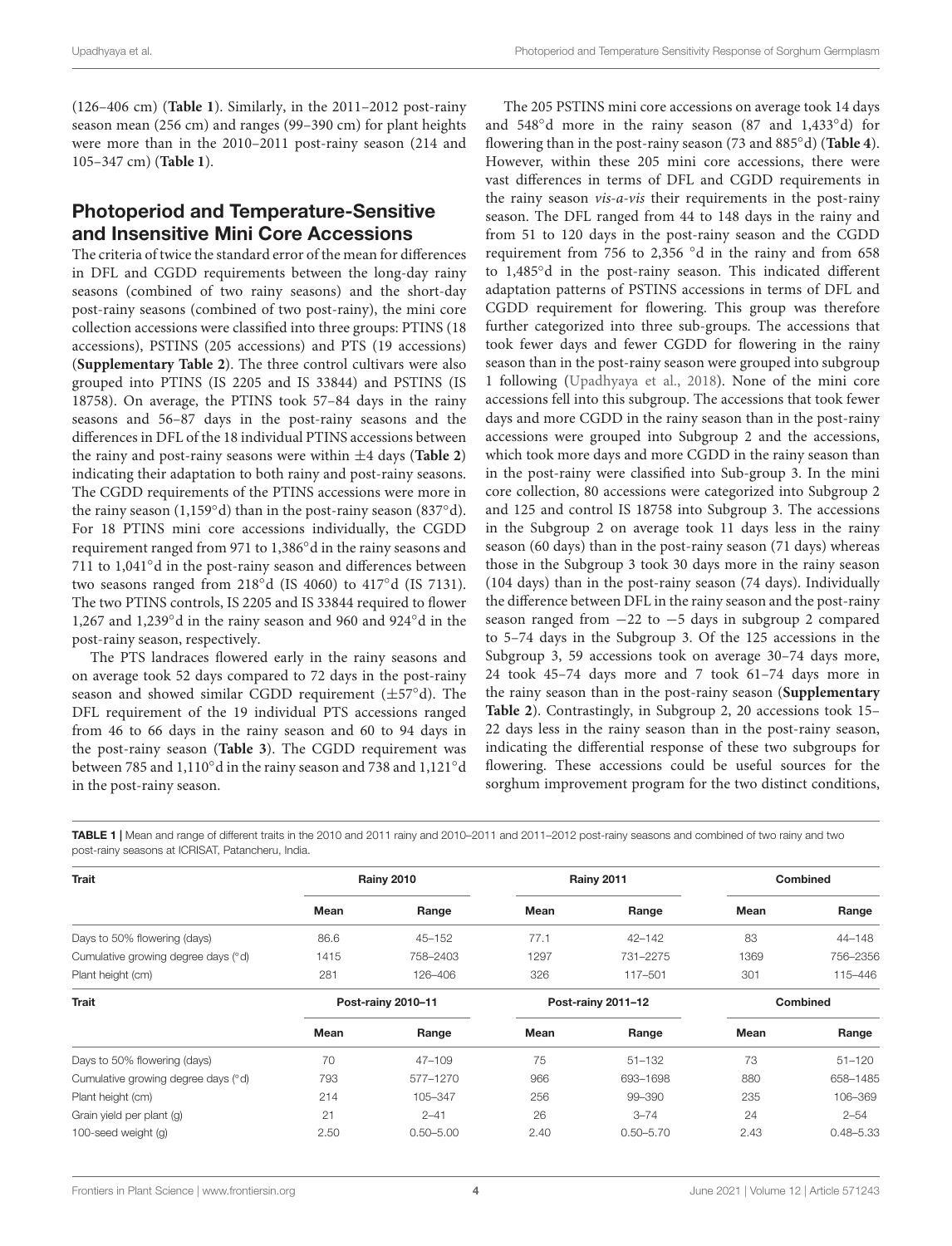| IS No.                | Origin               | Race         |           | Days to 50% flowering |          | Cumulative growing degree days (CGDD) |         | Plant height (cm) | Grain yield (g) | 100-seed weight (g) |
|-----------------------|----------------------|--------------|-----------|-----------------------|----------|---------------------------------------|---------|-------------------|-----------------|---------------------|
|                       |                      |              | Rainy     | Post-rainy            | Rainy    | Post-rainy                            | Rainy   | Post-rainy        |                 |                     |
| 473                   | <b>United States</b> | GK           | 64        | 66                    | 1074     | 799                                   | 269     | 211               | 14              | 1.48                |
| 2864                  | South Africa         | $\mathsf{C}$ | 61        | 58                    | 1025     | 728                                   | 189     | 137               | 20              | 2.14                |
| 4060                  | India                | DB           | 57        | 61                    | 971      | 753                                   | 274     | 194               | 16              | 2.09                |
| 4581                  | India                | D            | 72        | 75                    | 1201     | 893                                   | 286     | 226               | 33              | 2.63                |
| 4631                  | India                | D            | 74        | 72                    | 1233     | 857                                   | 309     | 244               | 31              | 2.89                |
| 5094                  | India                | D            | 74        | 76                    | 1223     | 905                                   | 335     | 272               | $30\,$          | 2.45                |
| 7131                  | Uganda               | <b>DC</b>    | 84        | 81                    | 1386     | 969                                   | 299     | 231               | $27\,$          | 2.24                |
| 11619                 | Ethiopia             | DB           | 83        | 87                    | 1369     | 1041                                  | 301     | 331               | 20              | 1.87                |
| 12697                 | Australia            | B            | 76        | 72                    | 1268     | 869                                   | 335     | 260               | 10              | 1.43                |
| 12937                 | Ethiopia             | Κ            | 69        | 69                    | 1151     | 830                                   | 331     | 245               | 24              | 2.04                |
| 14290                 | Botswana             | KD           | 67        | 69                    | 1120     | 833                                   | 297     | 238               | 25              | 2.41                |
| 17941                 | India                | $\mathbf C$  | 60        | 57                    | 1009     | 717                                   | 185     | 129               | 16              | 2.39                |
| 20743                 | <b>United States</b> | $\mathsf B$  | 67        | 63                    | 1122     | 770                                   | 326     | 231               | $17$            | 1.92                |
| 21645                 | Malawi               | GK           | 68        | 65                    | 1141     | 791                                   | 302     | 219               | 11              | 1.70                |
| 24348                 | India                | $\mathbf C$  | 59        | 56                    | 1006     | 711                                   | 201     | 153               | 17              | 2.19                |
| 29239                 | Swaziland            | Κ            | 68        | 71                    | 1140     | 856                                   | 214     | 193               | 26              | 2.99                |
| 29568                 | Lesotho              | KC           | 63        | 67                    | 1069     | 806                                   | 292     | 237               | 29              | 2.55                |
| 29714                 | Zimbabwe             | <b>KD</b>    | 82        | 78                    | 1350     | 941                                   | 263     | 221               | 26              | 1.77                |
| Mean                  |                      |              | 69        | 69                    | 1159     | 837                                   | 278     | 221               | $22\,$          | 2.20                |
| Range                 |                      |              | $57 - 84$ | $56 - 87$             | 971-1386 | 711-1041                              | 185-335 | 129-331           | $10 - 33$       | $1.43 - 2.99$       |
| Controls              |                      |              |           |                       |          |                                       |         |                   |                 |                     |
| 2205                  | India                | DB           | 76        | 80                    | 1267     | 960                                   | 334     | 251               | 26              | 2.10                |
| 18758                 | Ethiopia             | $\rm GC$     | 78        | 69                    | 1288     | 833                                   | 283     | 166               | 29              | 2.40                |
| 33844                 | India                | D            | 75        | 77                    | 1239     | 924                                   | 325     | 262               | 41              | 3.60                |
| SE(d)                 |                      |              | 2.45      | 1.48                  | 39.88    | 14.18                                 | 16.00   | 11.16             | 4.83            | 0.19                |
| LSD ( $P \leq 0.05$ ) |                      |              | 4.80      | 2.89                  | 78.17    | 27.79                                 | 31.36   | 21.87             | 9.46            | 0.37                |
| CV (%)                |                      |              | 4.18      | 1.95                  | 4.11     | 1.53                                  | 7.51    | 4.63              | 21.45           | 8.10                |

<span id="page-4-0"></span>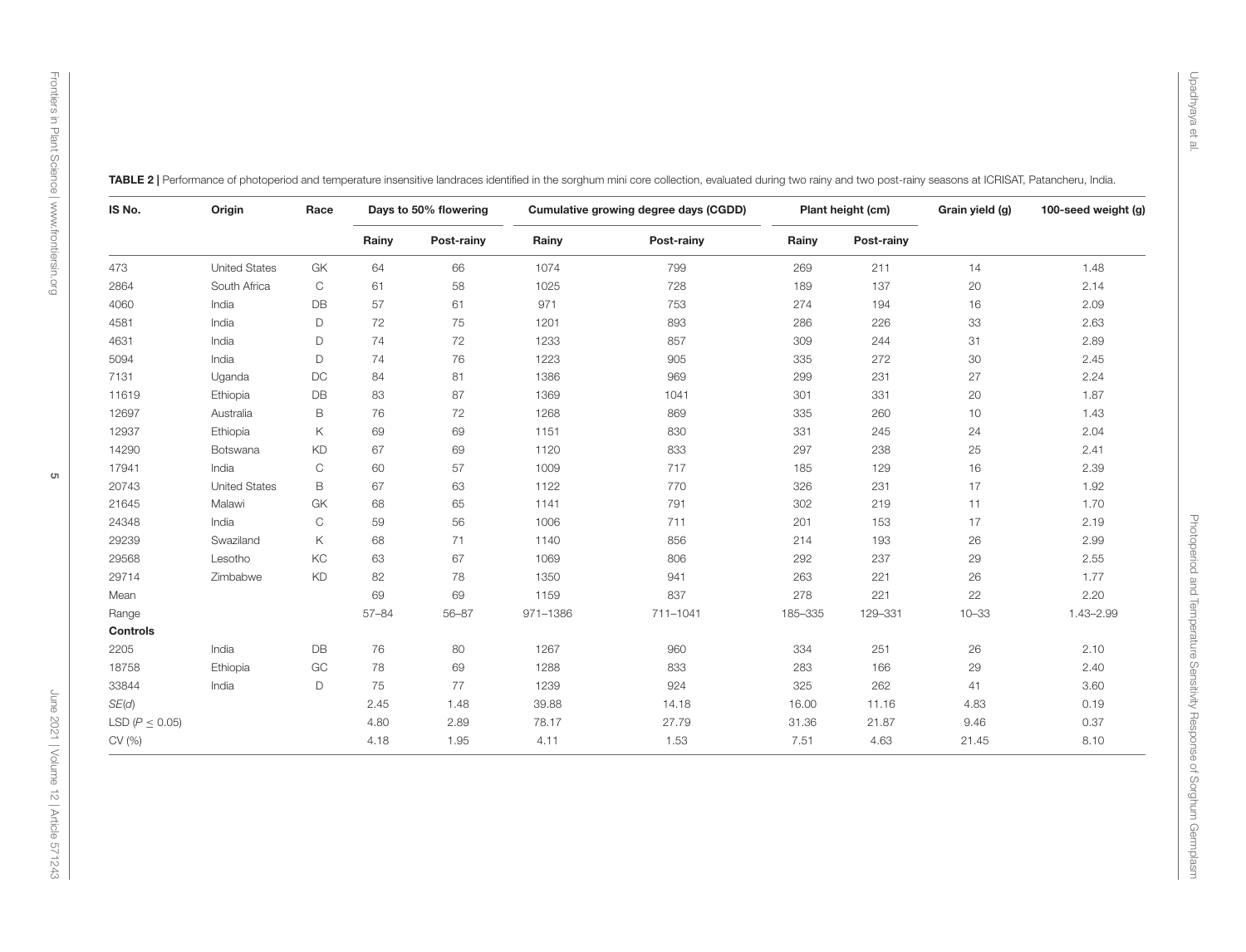<span id="page-5-0"></span>

| IS No.                | Origin               | Race          |       | Days to 50% flowering | Cumulative growing degree days |            | Plant height (cm) |            | Grain yield (g) | 100-seed weight (g) |
|-----------------------|----------------------|---------------|-------|-----------------------|--------------------------------|------------|-------------------|------------|-----------------|---------------------|
|                       |                      |               | Rainy | Post-rainy            | Rainy                          | Post-rainy | Rainy             | Post-rainy |                 |                     |
| 1212                  | China                | KB            | 47    | 65                    | 801                            | 788        | 255               | 238        | 17              | 2.38                |
| 1219                  | China                | GB            | 47    | 64                    | 803                            | 779        | 261               | 241        | 22              | 2.00                |
| 16151                 | Cameroon             | CB            | 48    | 68                    | 819                            | 816        | 238               | 242        | 22              | 1.64                |
| 19676                 | Zimbabwe             | Κ             | 66    | 88                    | 1106                           | 1048       | 189               | 156        | 20              | 2.50                |
| 20727                 | <b>United States</b> | B             | 46    | 65                    | 785                            | 791        | 221               | 219        | 14              | 1.37                |
| 22616                 | Myanmar              | B             | 62    | 88                    | 1052                           | 1054       | 293               | 287        | 15              | 1.33                |
| 24503                 | South Africa         | B             | 49    | 73                    | 839                            | 880        | 259               | 248        | $\overline{2}$  | 0.48                |
| 26701                 | South Africa         | CB            | 61    | 87                    | 1031                           | 1039       | 245               | 224        | 20              | 1.36                |
| 28614                 | Yemen                | DC            | 49    | 66                    | 828                            | 798        | 282               | 240        | 18              | 2.15                |
| 29314                 | Swaziland            | $\mathsf{DC}$ | 66    | 92                    | 1109                           | 1097       | 298               | 278        | 22              | 1.87                |
| 29689                 | Zimbabwe             | Κ             | 66    | 94                    | 1110                           | 1121       | 281               | 271        | 25              | 2.27                |
| 30383                 | China                | CB            | 48    | 64                    | 819                            | 776        | 266               | 247        | 17              | 2.06                |
| 30400                 | China                | CB            | 49    | 66                    | 830                            | 803        | 286               | 271        | 22              | 2.05                |
| 30417                 | China                | CB            | 49    | 64                    | 833                            | 782        | 288               | 259        | 25              | 2.33                |
| 30450                 | China                | CB            | 47    | 64                    | 803                            | 776        | 231               | 202        | 18              | 2.43                |
| 30451                 | China                | CB            | 49    | 65                    | 839                            | 786        | 255               | 223        | 28              | 2.11                |
| 30466                 | China                | CB            | 46    | 60                    | 785                            | 738        | 248               | 240        | 18              | 2.01                |
| 30507                 | Korea                | CB            | 49    | 64                    | 828                            | 776        | 272               | 235        | 21              | 2.04                |
| 30508                 | Korea                | CB            | 49    | 66                    | 828                            | 801        | 214               | 219        | 19              | 1.92                |
| Control               |                      |               |       |                       |                                |            |                   |            |                 |                     |
| 2205                  | India                | DB            | 76    | 80                    | 1267                           | 960        | 334               | 251        | 26              | 2.14                |
| 18758                 | Ethiopia             | GC            | 78    | 69                    | 1288                           | 833        | 283               | 166        | 29              | 2.37                |
| 33844                 | India                | D             | 75    | 77                    | 1239                           | 924        | 325               | 262        | 41              | 3.60                |
| Mean                  |                      |               | 52    | 72                    | 887                            | 866        | 257               | 239        | 19              | 1.91                |
| Range                 |                      |               | 46-66 | 60-94                 | 785-1110                       | 738-1121   | 189-298           | 156-287    | $2 - 28$        | $0.48 - 2.50$       |
| SE(d)                 |                      |               | 2.45  | 1.48                  | 39.88                          | 14.18      | 16                | 11.16      | 4.83            | 0.19                |
| LSD ( $P \leq 0.05$ ) |                      |               | 4.8   | 2.89                  | 78.17                          | 27.79      | 31.36             | 21.87      | 9.46            | 0.37                |
| CV (%)                |                      |               | 4.18  | 1.95                  | 4.11                           | 1.53       | 7.51              | 4.63       | 21.45           | 8.10                |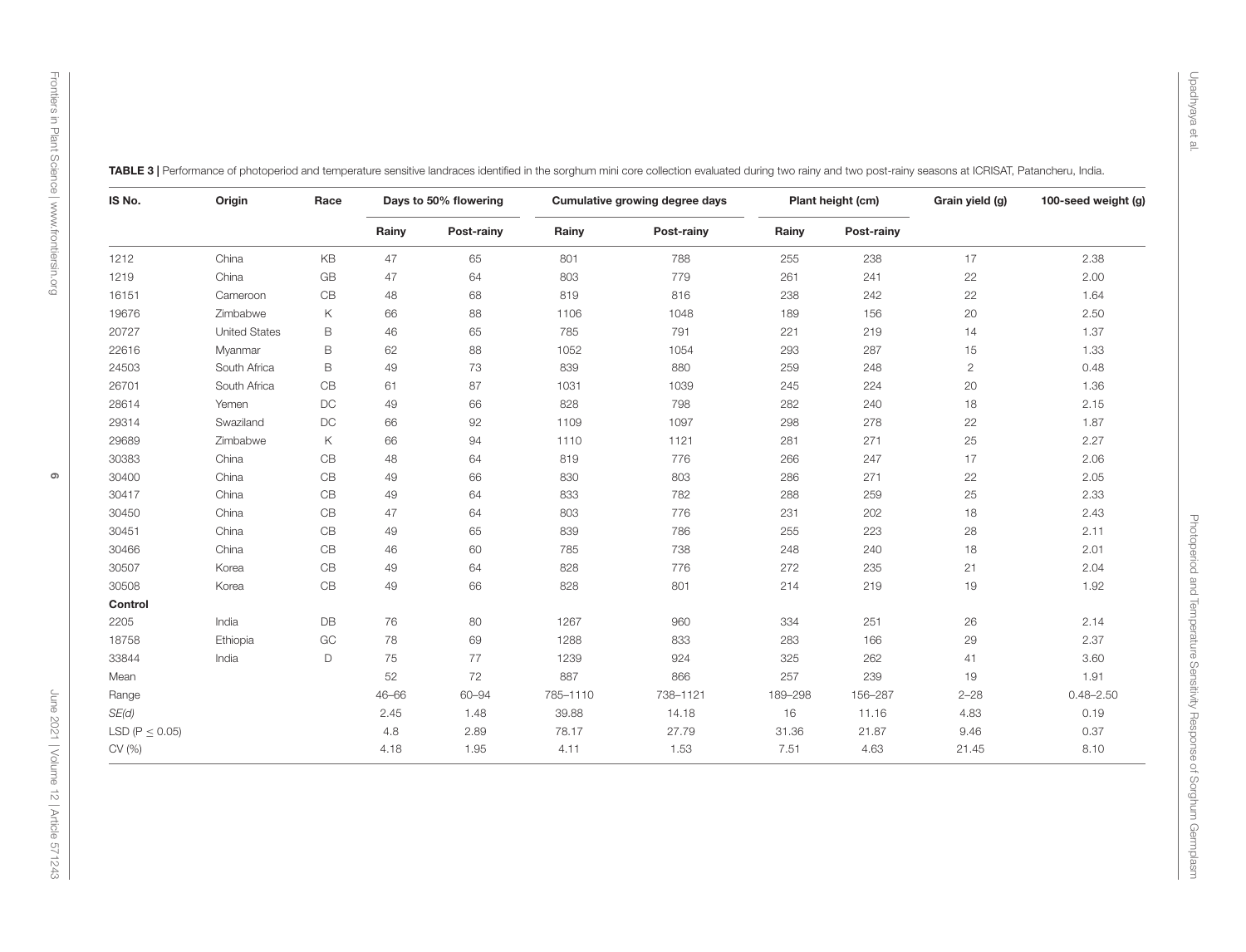| IS No.<br>Origin |                             |                     | Race      |            | Days to 50% flowering |            | Cumulative growing degree days |            | Plant height (cm) | Grain yield (g) | 100-seed weight (g) |
|------------------|-----------------------------|---------------------|-----------|------------|-----------------------|------------|--------------------------------|------------|-------------------|-----------------|---------------------|
|                  |                             |                     | Rainy     | Post-rainy | Rainy                 | Post-rainy | Rainy                          | Post-rainy |                   |                 |                     |
|                  | Sub-group 2 (80 accessions) |                     |           |            |                       |            |                                |            |                   |                 |                     |
| 4698             | India                       | D                   | 70        | 78         | 1175                  | 935        | 282                            | 230        | 54                | 3.36            |                     |
| 22294            | Botswana                    | Κ                   | 67        | $77$       | 1128                  | 926        | 298                            | 285        | 36                | 3.12            |                     |
| 29241            | Swaziland                   | KC                  | 59        | 73         | 1007                  | 874        | 266                            | 273        | 36                | 2.35            |                     |
| 29187            | Swaziland                   | GC                  | 65        | 79         | 1093                  | 951        | 278                            | 256        | 35                | 2.11            |                     |
| 13971            | South Africa                | $\mathsf C$         | 65        | 77         | 1089                  | 924        | 282                            | 264        | 35                | 2.23            |                     |
| 4515             | India                       | D                   | 70        | 75         | 1162                  | 891        | 311                            | 244        | 33                | 3.15            |                     |
| 29627            | South Africa                | $\mathsf{DC}$       | 56        | 69         | 952                   | 827        | 288                            | 249        | 33                | 2.27            |                     |
| 19450            | Botswana                    | GK                  | 57        | 66         | 971                   | 798        | 237                            | 198        | 32                | 2.47            |                     |
| 29606            | South Africa                | Κ                   | 62        | 77         | 1053                  | 937        | 310                            | 264        | 31                | 2.96            |                     |
| 29358            | Lesotho                     | Κ                   | 62        | 68         | 1044                  | 816        | 249                            | 202        | 30                | 2.39            |                     |
| 2389             | South Africa                | Κ                   | 56        | 68         | 949                   | 815        | 233                            | 219        | 30                | 2.56            |                     |
| 29565            | Lesotho                     | GC                  | 57        | 66         | 963                   | 798        | 242                            | 221        | 30                | 2.84            |                     |
| 30460            | China                       | $\mathsf{C}$        | 54        | 63         | 921                   | 769        | 255                            | 206        | 29                | 2.42            |                     |
| 29582            | Lesotho                     | Κ                   | 62        | 69         | 1049                  | 828        | 187                            | 150        | 29                | 2.44            |                     |
| 2872             | Egypt                       | CB                  | 48        | 60         | 822                   | 743        | 181                            | 147        | 25                | 3.61            |                     |
|                  | Mean of top 15 accessions   |                     | 61        | 71         | 1025                  | 855        | 260                            | 227        | 33                | 2.68            |                     |
|                  | Range of top 15 accessions  |                     | 48-70     | 60-79      | 822-1175              | 743-951    | 181-311                        | 147-285    | $25 - 54$         | $2.11 - 3.61$   |                     |
|                  | Mean of Sub-group 2         |                     | 60        | 71         | 1009                  | 862        | 250                            | 220        | 24                | 2.28            |                     |
|                  | Range of Sub-group 2        |                     | $44 - 83$ | 54-93      | 756-1369              | 685-1108   | 115-354                        | 106-311    | $10 - 54$         | $1.32 - 3.61$   |                     |
|                  | Subgroup 3 (125 accessions) |                     |           |            |                       |            |                                |            |                   |                 |                     |
| 1004             | India                       | $\mathsf D$         | 93        | 84         | 1539                  | 1007       | 355                            | 286        | 49                | 3.84            |                     |
| 23590            | Ethiopia                    | $\operatorname{GC}$ | 82        | 72         | 1358                  | 866        | 282                            | 220        | 43                | 3.04            |                     |
| 28141            | Yemen                       | $\mathop{\rm DC}$   | 103       | 75         | 1688                  | 911        | 332                            | 249        | 42                | 5.18            |                     |
|                  |                             |                     |           |            |                       |            |                                |            |                   | (Continued)     |                     |

<span id="page-6-0"></span>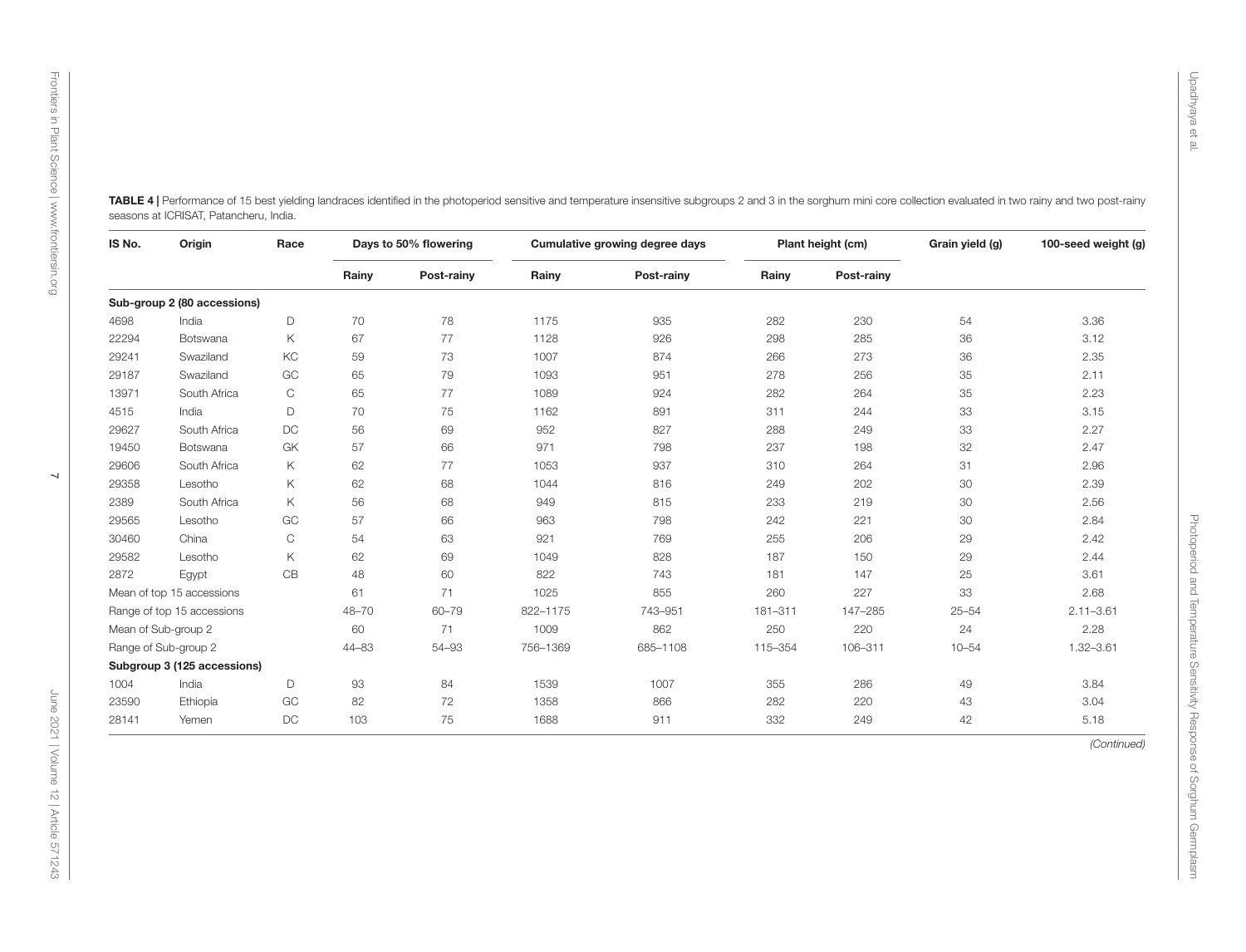# [Frontiers in Plant Science](https://www.frontiersin.org/journals/plant-science) Frontiers in Plant Science | www.frontiersin.org [www.frontiersin.org](https://www.frontiersin.org/)

| IS No.                     | Origin               | Race                      |            | Days to 50% flowering |            | Cumulative growing degree days |            | Plant height (cm) | Grain yield (g) | 100-seed weight (g) |
|----------------------------|----------------------|---------------------------|------------|-----------------------|------------|--------------------------------|------------|-------------------|-----------------|---------------------|
|                            |                      | Rainy                     | Post-rainy | Rainy                 | Post-rainy | Rainy                          | Post-rainy |                   |                 |                     |
| 23891                      | Yemen                | D                         | 99         | 75                    | 1623       | 909                            | 394        | 270               | 42              | 5.33                |
| 27034                      | Sudan                | D                         | 113        | 89                    | 1844       | 1058                           | 365        | 317               | 41              | 3.42                |
| 23586                      | Ethiopia             | $\operatorname{GC}$       | 81         | 73                    | 1339       | 874                            | 289        | 221               | 40              | 2.94                |
| 31706                      | Yemen                | D                         | 108        | 74                    | 1782       | 893                            | 388        | 308               | 39              | 4.69                |
| 23514                      | Ethiopia             | $\mathsf C$               | 75         | 69                    | 1243       | 826                            | 262        | 190               | 38              | 2.81                |
| 21083                      | Kenya                | $\mathop{\rm C}\nolimits$ | 108        | 77                    | 1776       | 922                            | 342        | 297               | 37              | 2.58                |
| 6421                       | India                | $\mathsf D$               | 109        | 80                    | 1790       | 969                            | 371        | 262               | 37              | 2.63                |
| 20632                      | <b>United States</b> | $\mathbf C$               | 127        | 82                    | 2065       | 985                            | 390        | 326               | 34              | 3.10                |
| 4613                       | India                | $\mathsf D$               | 80         | $75\,$                | 1328       | 896                            | 350        | 229               | 32              | 2.99                |
| 19153                      | Sudan                | GC                        | 77         | $70\,$                | 1280       | 836                            | 247        | 165               | 30              | 2.45                |
| 9108                       | Kenya                | $\mathop{\rm C}\nolimits$ | 77         | 71                    | 1281       | 844                            | 327        | 237               | 27              | 2.66                |
| 23579                      | Ethiopia             | GC                        | 77         | 67                    | 1280       | 806                            | 323        | 220               | 37              | 2.58                |
| Mean of top 15 accessions  |                      |                           | 94         | 75                    | 1548       | 907                            | 334        | 253               | 38              | 3.35                |
| Range of top 15 accessions |                      |                           | $75 - 127$ | $67 - 89$             | 1243-2065  | 806-1058                       | 247-394    | 165-326           | $27 - 49$       | $2.45 - 5.33$       |
| Mean of Sub-group 3        |                      |                           | 104        | 74                    | 1704       | 899                            | 343        | 247               | 24              | 2.63                |
| Range of Sub-group 3       |                      |                           | $61 - 148$ | $51 - 120$            | 1026-2356  | 658-1485                       | 192-446    | 120-369           | $7 - 49$        | $1.00 - 5.33$       |
| Mean of entire PSTINS      |                      |                           | 87         | 73                    | 1433       | 885                            | 307        | 236               | 24              | 2.99                |
| Range of entire PSTINS     |                      |                           | $44 - 148$ | $51 - 120$            | 756-2356   | 658-1485                       | 129-446    | 106-369           | $7 - 54$        | $1.00 - 5.33$       |
| Control                    |                      |                           |            |                       |            |                                |            |                   |                 |                     |
| 2205                       | India                | $\mathsf{DB}$             | 76         | 80                    | 1267       | 960                            | 334        | 251               | 26              | 2.14                |
| 18758                      | Ethiopia             | GC                        | 78         | 69                    | 1288       | 833                            | 283        | 166               | 29              | 2.37                |
| 33844                      | India                | D                         | 75         | 77                    | 1239       | 924                            | 325        | 262               | 41              | 3.60                |
| SE(d)                      |                      |                           | 2.45       | 1.48                  | 39.88      | 14.18                          | 16.00      | 11.16             | 4.83            | 0.19                |
| LSD ( $P \leq 0.05$ )      |                      |                           | 4.80       | 2.89                  | 78.17      | 27.79                          | 31.36      | 21.87             | 9.46            | 0.37                |
| CV (%)                     |                      |                           | 4.18       | 1.95                  | 4.11       | 1.53                           | 7.51       | 4.63              | 21.45           | 8.10                |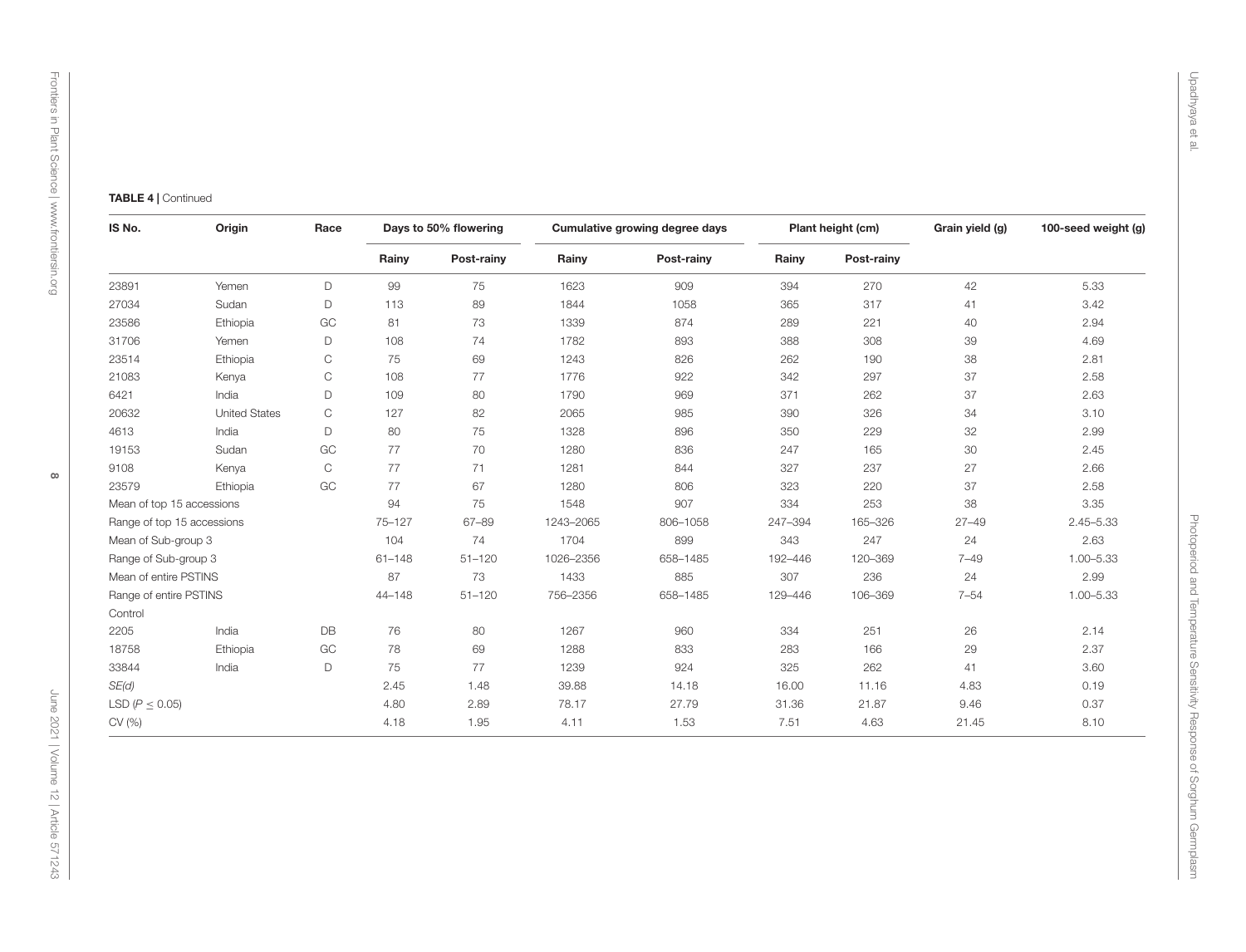Subgroup 2 for the long-day rainy season and subgroup 3 for the short-day post-rainy season.

The CGDD requirements of the Subgroup 2 was on average, 1,009◦d in the rainy and 862◦d in the post-rainy with a narrow range in both the seasons (756–1,369◦d in rainy; 685–1,108◦d in post-rainy). The CGDD requirements for the Subgroup 3 landraces was on average 1,704◦d in the rainy and 899◦d in the post-rainy season with a wide range in the rainy (1,026–2,356◦d) and post-rainy (658–1,485◦d). Individually the differences in the CGDD requirements in the rainy and post-rainy season of the 125 accessions in the Subgroup 3 were much greater (341–1,475◦d) than in the 80 accessions of Subgroup 2 (58–278◦d). This clearly established that the PSTINS accessions of the mini core in group 2 and 3 were different in their adaptation in terms of DFL and CGDD requirements.

### Agronomic Performance of Mini Core Accessions

The mini core accessions and three control cultivars, two PTINS (IS 205, IS 33844) and one PSTINS (IS 18758), were evaluated for grain yield per plant and 100-seed weight. Vast differences in the grain yield per plant were observed between accessions of the mini core collections in both the post-rainy seasons.

### Performance of PTINS Mini Core Sources

The detailed information on the performance of 18 PTINS sources and three control cultivars is given in **[Table 2](#page-4-0)**. The PITNS originated from 11 countries, 6 from India, and 2 each from Ethiopia and the United States and 1 each from eight other countries (**[Table 2](#page-4-0)**). Over both seasons, three PTINS produced a grain yield of 30–33 g per plant, however, none of them was superior to the IS 33844 (**[Table 2](#page-4-0)**). For 100-seed weight also, none of the PTINS (1.43–2.99 g) was superior to IS 33844 (3.6 g) (**[Table 2](#page-4-0)**). Considering DFL in the rainy and post-rainy seasons and yield per plant of IS 29568 appears promising.

### Performance of PSTINS Mini Core Sources

The 205 PSTINS accessions originated from 54 countries, six countries contributing 10 or more accessions were Cameroon (12), Ethiopia (10), India (24), Yemen (15), the United States (13) and South Africa (22). Nine accessions in the combined over two post-rainy seasons (39–54 g) performed very well and yielded significantly greater than the PSTINS control IS 18758 (29 g) (**[Table 4](#page-6-0)**). For 100 seed weight, 68 lines had greater 100-seed weight than the IS 18758 (2.4 g).

Subdivision of PSTINS into Subgroups revealed adaptation of Subgroup 2 to the rainy season and Subgroup 3 to the post-rainy season in terms of the DFL and CGDD requirements. This was further confirmed by the performance of these two subgroups in terms of grain yield and 100-seed weight (**[Table 4](#page-6-0)**). Though the overall performance of both the subgroups in terms of mean grain yield per plant was similar (24 g), the number of accessions that produced significantly greater yield than the control IS 18758 were higher (17 in 2010–2011, 13 in 2011–2012, 8 overall) in the

Subgroup 3 compared to subgroup 2 (7 in 2010–2011, 3 in 2011– 2012 and 1 overall). In terms of percentage also, since the number of accessions in the two subgroups were different, Subgroup 3 had 13.6% of accessions in 2010–2011, 10.4% in 2011–2012 and 6.4% overall that were significantly superior in yield to IS 18758 compared to 8.5% in 2010–2011, 3.8% in 2011–2012 and only 1.3% in overall in both seasons in Subgroup 2. For 100-seed weight also, a similar pattern was observed with Subgroup 3 showing a greater number of significant accessions (52, 62, and 54) than Subgroup 2 (15, 21, and 14) over the control IS 18758. The two post-rainy seasons had a differential influence on the accessions in both the subgroups. Combined over both seasons, the grain yield varied from 10 to 54 g in Subgroup 2 and 7 to 49 g in Subgroup 3, with a mean value of 24 g for both the Subgroups.

The performance of the top 15 accessions with a desirable combination of DFL, grain yield and 100-seed weight in the Subgroups 2 and 3 are given in **[Table 4](#page-6-0)**. The selected 15 Subgroup 2 sources on average yielded 33 g, 11.4% more than the control IS 18758 (29 g). IS 4698 from India with 54 g was the best line in this group, giving 86.2% more grain yield than IS 18758. Other promising high-yielding sources in this group were IS 22294 from Botswana, IS 29241 and IS 29187 from Swaziland and IS 13971 from South Africa, producing 20.6–24.1% more grain yields than IS 18758 (**[Table 4](#page-6-0)**). In Subgroup 3, the 15 selected accessions yielded on average 38 g, 31% more than IS 18758. Of these, IS 1004 from India, and IS 23586 and IS 23590 from Ethiopia (40– 49 g), and IS 31706, IS 23891, and IS 28141 (39–42 g) from Yemen were significantly superior and gave 34–69.0% more yield than IS 18758. IS 31706, IS 23891, and IS 28141 had a good combination of significantly greater yields (39–42 g) and 100 seed weight (4.69–5.33 g) than the control IS 18758 (yield 29 g, 100-seed weight 2.37 g).

### Performance of PTS Mini Core Sources

The 19 PTS accessions originated from 9 countries, predominated by China with 8 accessions followed by 2 each from Korea, Zimbabwe and South Africa and 1 each from Cameroon, Yemen, Swaziland, the United States and Myanmar (**[Table 3](#page-5-0)**). The grain yield of 19 PTS ranged from 2 to 29 g in the 2010–2011, 3–33 g in the 2011–2012 and 2–28 g overall in both the seasons. None of the PTS accessions was significantly better than control IS 18758, however, IS 30451 was promising in 2010–2011, 2011–2012 and combined over two post-rainy seasons with grain yields similar to IS 18758 (29 g) (**[Table 4](#page-6-0)**).

### Distribution of Sensitive and Insensitive Sources Across Latitudes

Data on the latitude of origin of only 135 mini core accessions, including 11 PTINS, 10 PTS, and 114 PSTINS landraces were available and plotted in **[Figure 1](#page-9-0)**. For the 103 mini core landraces, the hemispheres were decided based on country of origin and the four landraces which originated from the countries spread over both the hemisphere were not included in this analysis. Of the 80 PSTINS of Subgroup 2, latitude data was available only for 41 and in Subgroup 3 on 73 out of 125. Hemisphere wise, 86 accessions (7 PTINS, 71 PSTINS, and 8 PTS) were from North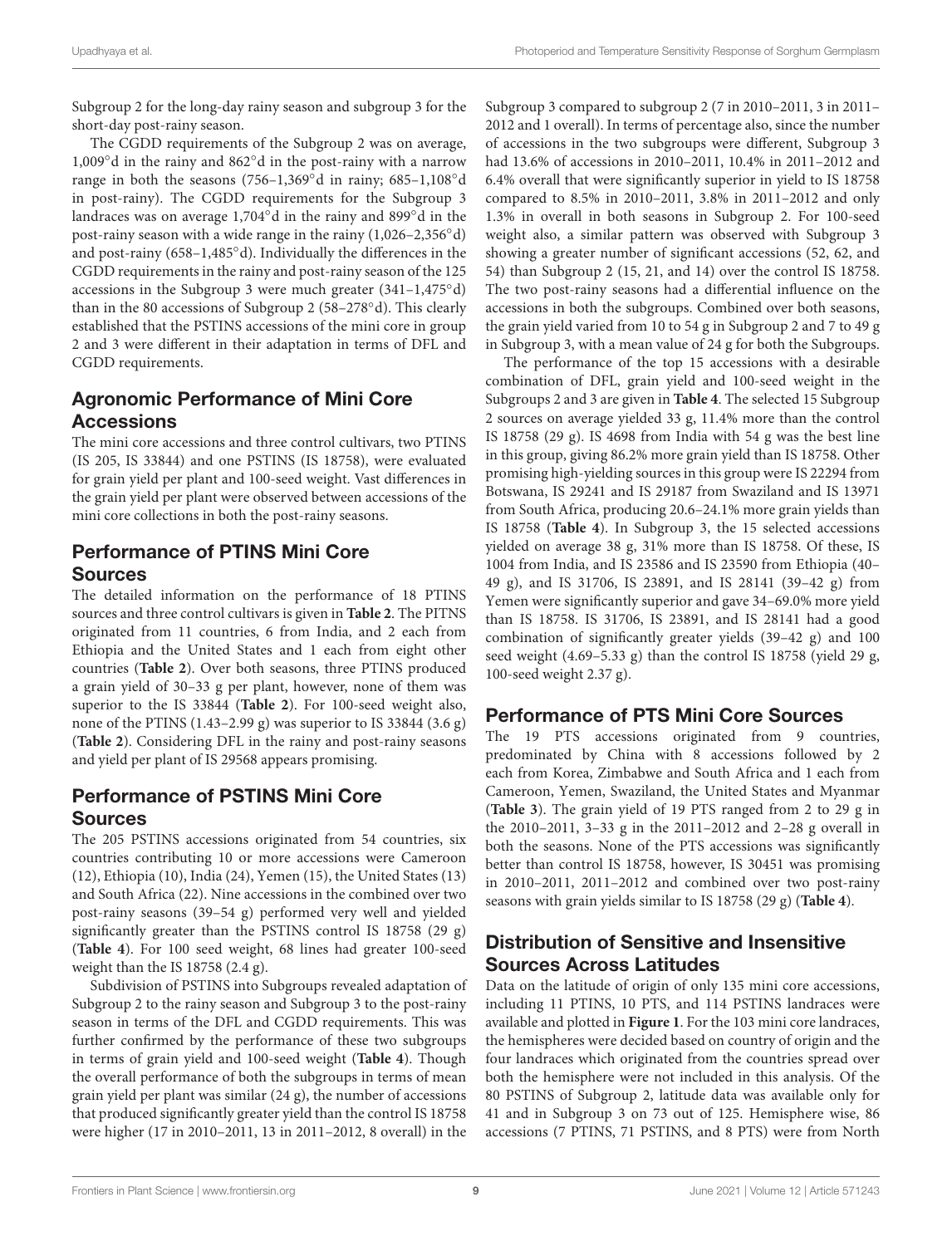

<span id="page-9-0"></span>Hemisphere and 49 (4 PTINS, 43 PSTINS, and 2 PTS) were from South Hemisphere. Among PSTINS distribution of Subgroup 2 and 3 was contrasting, with Subgroup 2 being predominant in the South Hemisphere (29 out of 41) and Subgroup 3 being predominant in the North (59 out of 73). The PTINS sources were distributed from 6 to 30◦ in the northern hemisphere and from 15° to 30° in the southern hemisphere. Similarly, the PTS sources were distributed from 10 to 40 $\degree$  in the north and from 15 to 30 $\degree$ in the southern hemisphere. Since the number of accessions in the northern and southern hemisphere in the PTINS and PTS was less than 10 in each, it would be meaningless to determine and discuss the patterns. In the case of PSTINS Subgroup 2, all the 29 sources in the southern hemisphere originated from 15 to 30◦ and all the 59 sources in Subgroup 3 originated from 0 to 30◦ in the northern hemisphere. The 12 sources of Subgroup 2 were distributed in northern from 11 to 45° and 14 sources in the southern hemisphere originated from 0 to 25◦ . In both the hemisphere, an increase in latitude results in a decrease in DFL and CGDD in the entire mini core collection. The mean yield among hemispheres was similar in the entire mini core, PTINS, PSTINS, Subgroup 3, and PTS. However, the range was higher in the entire mini core and PSTINS (7–54 g), Subgroup 2 (10–54), and 3 (7–49) in the northern hemisphere than in the southern hemisphere. A similar pattern was observed for the range of 100-seed weight (**[Table 5](#page-10-0)**).

### Correlations Among Quantitative Traits in the Insensitive and Sensitive Groups

Phenotypic correlations were performed among all quantitative traits in the entire mini core, in the PTINS, PSTINS and

PTS groups and two subgroups of the PSTINS separately (**[Table 6](#page-11-0)**). The DFL in the rainy and post-rainy seasons were highly correlated with plant height in the rainy and post-rainy seasons in the entire core, PTINS, entire PSTINS, PSTINS Subgroup 2 and Subgroup 3 ( $p < 0.001-0.05$ ), but it was non-significant in the PTS group. Contrastingly, grain yield in the post-rainy season was highly correlated with DFL, CGDD and plant height in the rainy and postrainy seasons ( $r = 0.302 - 0.413$ ,  $p < 0.01 - 0.001$ ) only in the PSTINS Subgroup 2 and non-significant in other groups except entire mini core and PSTINS entire group. In the latter two groups, the entire mini core and PSTINS group the magnitude of correlations was low at 0.187 and 0.190, respectively. Further, in the PTS group the highly significant correlations were observed only between 100-seed weight and grain yield in post-rainy, plant height between rainy and post-rainy, and DFL in the rainy and post-rainy seasons, all other correlations were non-significant (**[Table 6](#page-11-0)**). This demonstrated that the strength of correlations depended upon the population used under study. The more homogenous the group, the better were the estimate of correlation. Further, the proportion of variance in one trait that can be attributed to its linear relationship with a second trait is indicated by the square of the correlation coefficient [\(Snedecor and Cochran,](#page-13-19) [1980\)](#page-13-19). Estimates of this value greater than 0.71 or lower than −0.71 have been suggested as meaningful correlations [\(Skinner et al.,](#page-13-20) [1999\)](#page-13-20). In our study, we found such high correlation coefficients between plant height in the rainy and post-rainy seasons in all six groups (**[Table 6](#page-11-0)**).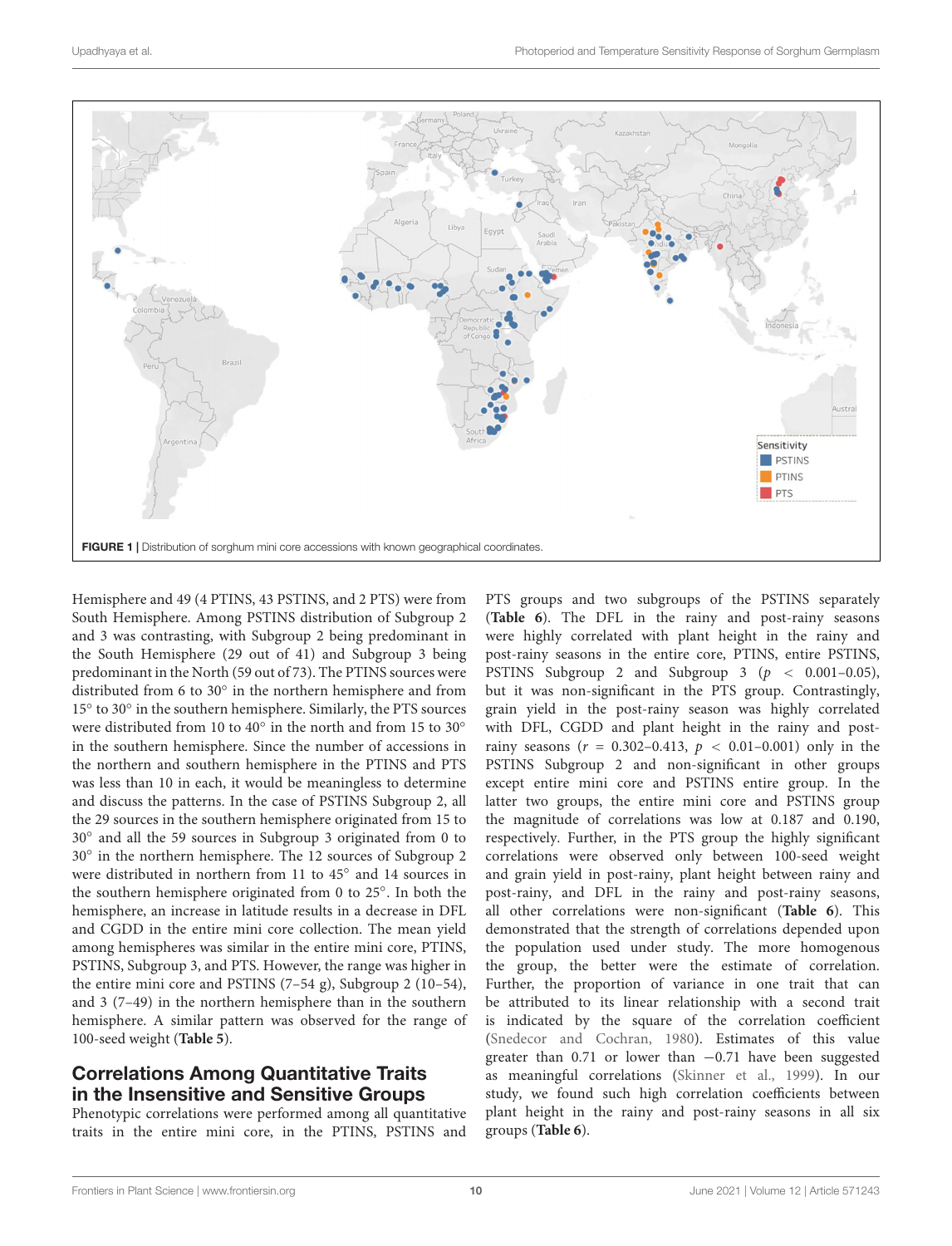### **DISCUSSION**

The response of crops to the prevailing photoperiod and temperature conditions determines their adaptation to the wide range of different environments in which it is cultivated worldwide. Sorghum is a short-day species in which flowering initiation occurs only during the short-day condition [\(Oliveira](#page-13-21) [et al.,](#page-13-21) [2019\)](#page-13-21). The majority of accessions conserved at the ICRISAT genebank do not flower or take much more time when they are being grown in the long-day rainy season (June– October) in India, while most accessions flower in the shortday post-rainy (October–February) season. In this study, the

sorghum mini core accessions were characterized for traits related to photoperiod and temperature sensitivity, revealed a significant genotypic variation for DFL, CGDD, plant height, grain yield and 100-seed weight, and the interactions between genotype and season (year) were significant. This indicated that the sorghum mini core collection had adequate genotypic variation and the performance of genotypes differed in the two seasons.

Considering the DFL and CGDD, the mini core accessions were categorized into photoperiod and temperature insensitive (PTINS) (18 accessions), photoperiod sensitive and temperature insensitive (PSTINS) (205 accessions), and photoperiod and

<span id="page-10-0"></span>TABLE 5 | Hemisphere wise, mean and range of days to 50% flowering, cumulative growing degree days (CGDD), plant height, grain yield and 100-seed weight of the entire mini core and sensitivity response groups.

| Trait/group                                                                              |       |            | Northern hemisphere |               | Southern hemisphere |            |             |               |  |  |
|------------------------------------------------------------------------------------------|-------|------------|---------------------|---------------|---------------------|------------|-------------|---------------|--|--|
|                                                                                          |       | Mean       |                     | Range         |                     | Mean       | Range       |               |  |  |
|                                                                                          | Rainy | Post-rainy | Rainy               | Post-rainy    | Rainy               | Post-rainy | Rainy       | Post-rainy    |  |  |
| Entire mini core (160 accessions northern hemisphere; 77 accessions southern hemisphere) |       |            |                     |               |                     |            |             |               |  |  |
| Days to 50% flowering                                                                    | 87    | 71         | $44 - 148$          | $51 - 120$    | 73                  | 76         | 49-143      | 58-100        |  |  |
| CGDD                                                                                     | 1430  | 863        | 756-2356            | 658-1485      | 1225                | 913        | 839-2289    | 728-1202      |  |  |
| Plant height (cm)                                                                        | 315   | 238        | 129-446             | 120-369       | 270                 | 229        | 115-399     | 106-313       |  |  |
| Grain yield g plant <sup>-1</sup>                                                        |       | 23         |                     | $7 - 54$      |                     | 24         |             | $2 - 37$      |  |  |
| 100-Seed weight (g)                                                                      |       | 2.53       |                     | $1.00 - 5.33$ |                     | 2.2        |             | $0.48 - 3.42$ |  |  |
| PTINS (11 accessions northern hemisphere; 7 accessions southern hemisphere)              |       |            |                     |               |                     |            |             |               |  |  |
| Days to 50% flowering                                                                    | 69    | 69         | $57 - 84$           | $56 - 87$     | 69                  | 69         | $61 - 82$   | $58 - 78$     |  |  |
| CGDD                                                                                     | 1159  | 840        | 971-1386            | 711-1041      | 1159                | 832        | 1025-1350   | 728-941       |  |  |
| Plant height (cm)                                                                        | 283   | 224        | 185-335             | 129-331       | 270                 | 215        | 189-335     | 137-260       |  |  |
| Grain yield g plant <sup>-1</sup>                                                        |       | 22         |                     | $14 - 33$     |                     | 21         |             | $10 - 29$     |  |  |
| 100-Seed weight (g)                                                                      |       | 2.20       |                     | 1.48-2.89     |                     | 2.14       |             | 1.43-2.99     |  |  |
| PSTINS (125 accessions northern hemisphere; 65 accessions southern hemisphere)           |       |            |                     |               |                     |            |             |               |  |  |
| Days to 50% flowering                                                                    | 92    | 72         | $44 - 148$          | $51 - 120$    | 75                  | 76         | $54 - 143$  | 58-100        |  |  |
| CGDD                                                                                     | 1514  | 871        | 756-2356            | 658-1485      | 1246                | 913        | 910-2289    | 728-1202      |  |  |
| Plant height (cm)                                                                        | 324   | 239        | 129-446             | 120-369       | 271                 | 230        | 115-399     | 106-313       |  |  |
| Grain yield g plant <sup>-1</sup>                                                        |       | 24         |                     | $7 - 54$      |                     | 25         |             | $9 - 37$      |  |  |
| 100-Seed weight (g)                                                                      |       | 2.61       |                     | $1.00 - 5.33$ |                     | 2.30       |             | $1.42 - 3.42$ |  |  |
| PSTINS Subgroup 2 (36 accessions northern hemisphere; 44 accessions southern hemisphere) |       |            |                     |               |                     |            |             |               |  |  |
| Days to 50% flowering                                                                    | 58    | 69         | $44 - 83$           | 54-93         | 61                  | 74         | 54-78       | $62 - 92$     |  |  |
| CGDD                                                                                     | 974   | 830        | 756-1369            | 685-1108      | 1037                | 888        | 910-1298    | 766-1096      |  |  |
| Plant height (cm)                                                                        | 259   | 220        | 129-354             | 132-311       | 242                 | 220        | 115-319     | 106-295       |  |  |
| Grain yield g plant <sup>-1</sup>                                                        |       | 22         |                     | $10 - 54$     |                     | 27         |             | $15 - 36$     |  |  |
| 100-Seed weight (g)                                                                      |       | 2.17       |                     | $1.32 - 3.61$ |                     | 2.38       |             | $1.42 - 3.42$ |  |  |
| PSTINS Subgroup 3 (99 accessions northern hemisphere; 21 accessions southern hemisphere) |       |            |                     |               |                     |            |             |               |  |  |
| Days to 50% flowering                                                                    | 104   | 73         | $61 - 148$          | $51 - 120$    | 103                 | 80         | 66-143      | 58-100        |  |  |
| CGDD                                                                                     | 1710  | 887        | 1026-2356           | 658-1485      | 1683                | 964        | 1112-2289   | 728-1202      |  |  |
| Plant height (cm)                                                                        | 347   | 246        | 192-446             | 120-369       | 331                 | 250        | $211 - 399$ | 166-313       |  |  |
| Grain yield g plant <sup>-1</sup>                                                        |       | 24         |                     | $7 - 49$      |                     | 22         |             | $9 - 37$      |  |  |
| 100-Seed weight (g)                                                                      |       | 2.77       |                     | $1.00 - 5.33$ |                     | 2.13       |             | $1.42 - 3.21$ |  |  |
| PTS (14 accessions northern hemisphere; 5 accessions southern hemisphere)                |       |            |                     |               |                     |            |             |               |  |  |
| Days to 50% flowering                                                                    | 49    | 66         | $46 - 62$           | $60 - 88$     | 62                  | 87         | $49 - 66$   | 73-94         |  |  |
| CGDD                                                                                     | 832   | 804        | 785-1052            | 738-1054      | 1039                | 1037       | 839-1110    | 880-1121      |  |  |
| Plant height (cm)                                                                        | 258   | 240        | 214-293             | 202-287       | 254                 | 235        | 189-298     | 156-278       |  |  |
| Grain yield g plant <sup>-1</sup>                                                        |       | 20         |                     | $14 - 28$     |                     | 18         |             | $2 - 25$      |  |  |
| 100-Seed weight                                                                          |       | 1.99       |                     | $1.33 - 2.43$ |                     | 1.70       |             | $0.48 - 2.50$ |  |  |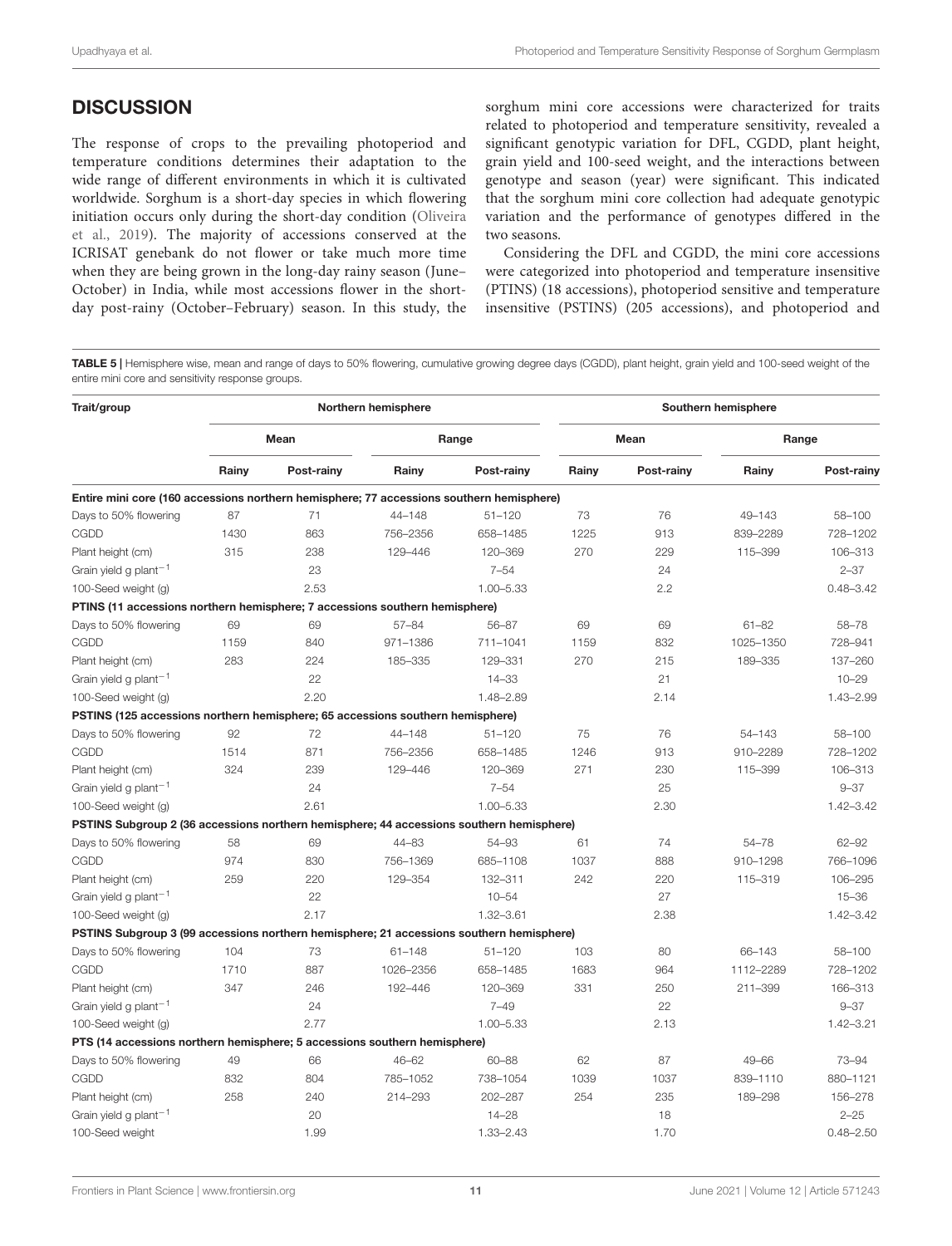temperature-sensitive (PTS) (19 accessions) and identified best performing accessions in each of the group for their utilization in crop improvement. The 19 PTS sources identified in this study flowered 14–28 days earlier in the long-day rainy season than in the short-day post-rainy season, but with similar CGDD requirement in the two seasons. Among PSTINS accessions, 80 accessions were in Subgroup 2 that flowered 5–22 days earlier in the rainy season than in the post-rainy season, but with significantly higher CGDD requirement during the rainy season. These two groups (PTS and PSTINS subgroup 2) may have different mechanisms to trigger flowering than the 18 PTINS sources and the 125 PSTINS Subgroup 3 sources. The important question then is "Are there landraces in the global collections which are adapted to long-days such as PTS and PSTINS

<span id="page-11-0"></span>

| Trait   |                     | $DF-R^{\dagger}$ | DF-PR       | <b>CGDD-R</b> | <b>CGDD-PR</b> | <b>PLHT-R</b> | <b>PLHT-PR</b> | GY-PR      |
|---------|---------------------|------------------|-------------|---------------|----------------|---------------|----------------|------------|
| DF-PR   | <b>Entire (242)</b> | $0.485***$       |             |               |                |               |                |            |
|         | <b>PTINS (18)</b>   | $0.927***$       |             |               |                |               |                |            |
|         | <b>PSTINS (205)</b> | $0.492***$       |             |               |                |               |                |            |
|         | Sub-group 2 (80)    | $0.860***$       |             |               |                |               |                |            |
|         | Sub-group 3 (125)   | $0.591***$       |             |               |                |               |                |            |
|         | PTS (19)            | $0.976***$       |             |               |                |               |                |            |
| CGDD-R  | Entire (242)        | $1.000***$       | $0.484***$  |               |                |               |                |            |
|         | <b>PTINS (18)</b>   | $0.999***$       | $0.927***$  |               |                |               |                |            |
|         | <b>PSTINS (205)</b> | $1.000***$       | $0.491***$  |               |                |               |                |            |
|         | Sub-group 2 (80)    | $0.994***$       | $0.861***$  |               |                |               |                |            |
|         | Sub-group 3 (125)   | $1.000***$       | $0.593***$  |               |                |               |                |            |
|         | PTS (19)            | $1.000***$       | $0.979***$  |               |                |               |                |            |
| CGDD-PR | <b>Entire (242)</b> | $0.489***$       | $0.997***$  | $0.488***$    |                |               |                |            |
|         | <b>PTINS (18)</b>   | $0.934***$       | $0.996***$  | $0.934***$    |                |               |                |            |
|         | <b>PSTINS (205)</b> | $0.495***$       | $0.997***$  | $0.494***$    |                |               |                |            |
|         | Sub-group 2 (80)    | $0.850***$       | $0.997***$  | $0.849***$    |                |               |                |            |
|         | Sub-group 3 (125)   | $0.583***$       | $0.997***$  | $0.585***$    |                |               |                |            |
|         | PTS (19)            | $0.976***$       | $1.000***$  | $0.979***$    |                |               |                |            |
| PLHT-R  | <b>Entire (242)</b> | $0.744***$       | $0.326***$  | $0.745***$    | $0.327***$     |               |                |            |
|         | <b>PTINS (18)</b>   | $0.510*$         | $0.541*$    | $0.515*$      | $0.495*$       |               |                |            |
|         | <b>PSTINS (205)</b> | $0.745***$       | $0.320***$  | $0.747***$    | $0.324***$     |               |                |            |
|         | Sub-group 2 (80)    | $0.427***$       | $0.415***$  | $0.410***$    | $0.416***$     |               |                |            |
|         | Sub-group 3 (125)   | $0.520***$       | $0.256**$   | $0.526***$    | $0.252**$      |               |                |            |
|         | PTS (19)            | 0.119            | 0.132       | 0.123         | 0.139          |               |                |            |
| PLHT-PR | <b>Entire (242)</b> | $0.473***$       | $0.570***$  | $0.472***$    | $0.559***$     | $0.724***$    |                |            |
|         | <b>PTINS (18)</b>   | $0.705***$       | $0.817***$  | $0.710***$    | $0.794***$     | $0.838***$    |                |            |
|         | <b>PSTINS (205)</b> | $0.517***$       | $0.582***$  | $0.517***$    | $0.573***$     | $0.735***$    |                |            |
|         | Sub-group 2 (80)    | $0.352***$       | $0.487***$  | $0.344**$     | $0.489***$     | $0.873***$    |                |            |
|         | Sub-group 3 (125)   | $0.582***$       | $0.612***$  | $0.586***$    | $0.596***$     | $0.731***$    |                |            |
|         | PTS (19)            | 0.09             | 0.155       | 0.098         | 0.165          | $0.896***$    |                |            |
| GY-PR   | <b>Entire (242)</b> | 0.088            | 0.119       | 0.089         | 0.09           | 0.109         | $0.187**$      |            |
|         | <b>PTINS (18)</b>   | 0.34             | 0.466       | 0.336         | 0.434          | 0.145         | 0.242          |            |
|         | <b>PSTINS (205)</b> | 0.02             | 0.092       | 0.021         | 0.061          | 0.067         | $0.190**$      |            |
|         | Sub-group 2 (80)    | $0.379***$       | $0.401***$  | $0.394***$    | $0.387***$     | $0.302**$     | $0.413***$     |            |
|         | Sub-group 3 (125)   | 0.027            | $-0.015$    | 0.027         | $-0.047$       | 0.029         | 0.104          |            |
|         | PTS (19)            | 0.182            | 0.047       | 0.174         | 0.046          | 0.148         | 0.023          |            |
| HSW-PR  | <b>Entire (242)</b> | $0.239***$       | $-0.203***$ | $0.239***$    | $-0.204***$    | $0.229***$    | $-0.012$       | $0.492***$ |
|         | <b>PTINS (18)</b>   | $-0.118$         | 0.014       | $-0.118$      | $-0.013$       | $-0.229$      | $-0.153$       | $0.747***$ |
|         | <b>PSTINS (205)</b> | $0.180**$        | $-0.248***$ | $0.180**$     | $-0.247***$    | $0.207**$     | $-0.003$       | $0.454***$ |
|         | Sub-group 2 (80)    | $-0.049$         | $-0.077$    | $-0.04$       | $-0.065$       | $-0.106$      | $-0.171$       | $0.237*$   |
|         | Sub-group 3 (125)   | 0.02             | $-0.350***$ | 0.016         | $-0.353***$    | 0.151         | $-0.034$       | $0.553***$ |
|         | PTS (19)            | 0.009            | $-0.16$     | $-0.006$      | $-0.161$       | $-0.058$      | $-0.267$       | $0.698***$ |

†DF-R, days to 50% flowering in rainy; DF-PR, days to 50% flowering in post-rainy; CGDD-R, cumulative growing degree days in rainy; CGDD-PR, cumulative growing degree days in post-rainy; PLHT-R, Plant height (cm) in rainy; PLHT-PR, Plant height (cm) in post-rainy; GY-PR, Grain yield (g plant-1) in post-rainy; HSW-PR, 100-seed weight in post-rainy; \*, \*\*, \*\*\* significant at  $P \le 0.05$ , 0.01, 0.001, respectively.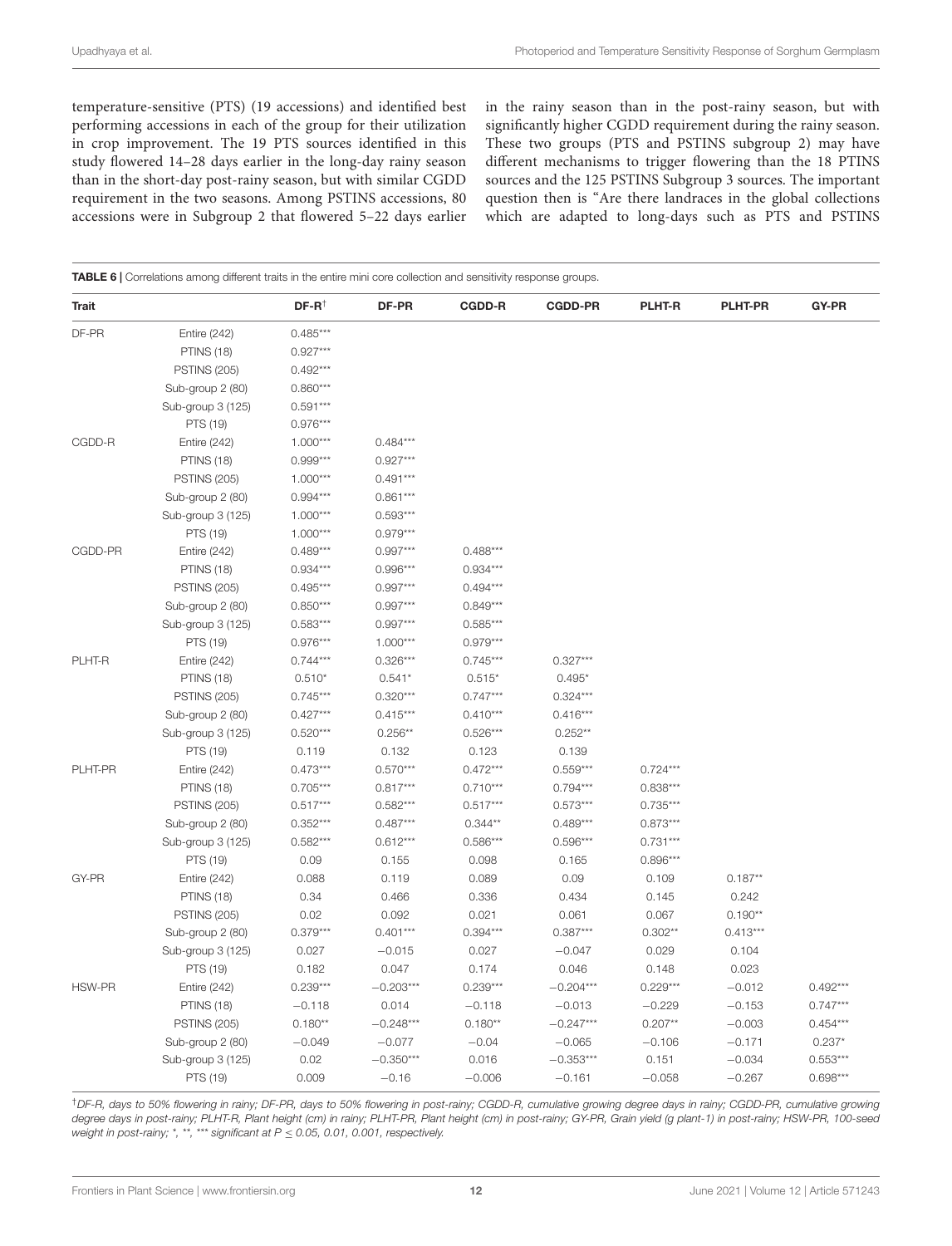Subgroup 2 sources in the present study?" A critical analysis of flowering under controlled temperature and photoperiod conditions may provide the answer to whether flowering in some sorghum accessions is triggered by long-day or a combination of long-day  $\times$  temperature interaction. In most photoperiod and temperature studies under controlled conditions, only a few cultivars have been used to model the flowering, which agrees with the known hypothesis that sorghum is a short-day plant, which may not be true when diverse landraces representing the diversity of global collection are used as shown in the present study with mini core collection.

In the entire collection of sorghum [\(Upadhyaya et al.,](#page-14-6) [2018\)](#page-14-6), and also in the mini core collection in this study, the mean and range of DGL and CGDD requirements for flowering decreased with the increase in latitude in both the hemisphere. The magnitude of the relationship between DFL and latitude differed between groups (PTINS, PSTINS, and PTS groups and two subgroups of the PSTINS separately) indicating that it varied with the constitution of the group. The differences in the relationship between northern and southern hemispheres in the mini core could be attributed to the differences in hemispheres in terms of the proportion of land and water and associated climatic parameters [\(Upadhyaya et al.,](#page-14-6) [2018\)](#page-14-6). The northern hemisphere has four times land portion (80%) than the ocean (20%), and land surfaces conduct the heat poorly, therefore, most of the absorbed radiation heats the land surface and associated vegetation in the northern hemisphere. In addition high levels of man-made pollution also contribute to the higher temperature in the northern hemisphere. The southern hemisphere has oneand-half times ocean portion (60%) than land (40%), and water is a good conductor of heat, and most of the radiation absorbed is stored in the deeper waters in the southern hemisphere.

Plant breeders in their quest to develop high-yielding cultivars with a broad adaptation need to work on several traits simultaneously. It is therefore important to have sources that facilitate developing such cultivars. In our efforts toward identifying such sources, this study was undertaken to identify photoperiod and temperature insensitive sources in the sorghum mini core collection. In earlier studies, sorghum mini core accessions have been evaluated for biotic [\(Sharma et al.,](#page-13-22) [2010;](#page-13-22) [Radwan et al.,](#page-13-23) [2011;](#page-13-23) [Seifers et al.,](#page-13-24) [2012;](#page-13-24) [Borphukan,](#page-13-25) [2014\)](#page-13-25) and abiotic [\(Kapanigowda et al.,](#page-13-26) [2013;](#page-13-26) [Upadhyaya et al.,](#page-14-7) [2016c,](#page-14-7) [2017\)](#page-13-13) stresses, and for grain nutritional [\(Upadhyaya et al.,](#page-13-27) [2016a\)](#page-13-27) and bioenergy traits [\(Wang et al.,](#page-14-8) [2011;](#page-14-8) [Upadhyaya et al.,](#page-13-14) [2014a\)](#page-13-14). Several photoperiod- and/or temperature-insensitive sources identified in this study has also been reported as sources of other important traits for the breeding program. Of the 18 PTINS sources, 15 have been reported as sources for one or more traits. IS 5094 has been reported tolerant to drought based on the drought tolerance index [\(Upadhyaya et al.,](#page-13-13) [2017\)](#page-13-13), resistant to downy mildew [\(Sharma et al.,](#page-13-22) [2010\)](#page-13-22), charcoal rot, stem borer and shoofly. Similarly, IS 473, another PTINS was found resistant to grain mold, Anthracnose, leaf blight and rust [\(Sharma et al.,](#page-13-22) [2010,](#page-13-22) [2012\)](#page-13-28). These and other PTINS sources with resistance could be good sources to breed sorghum cultivars with stress resistance and insensitivity to photoperiod and temperature to impart wide adaptation. A large number of PSTINS sources, 65

out of 80 in the Subgroup 2 and 89 out of 125 in Subgroup 3 had shown desirability to one or more traits. Four Subgroup 2 accessions, IS 602 (Zinc, germination at low temperature, grain mold, and charcoal rot), IS 1233 (Iron, Zinc, germination at low temperature, and grain mold), IS 4515 (drought, stem borer, shoot fly, and aphids), and IS 4698 (dual purpose, stem borer, shoot fly, and aphids) had desirability for four traits each. Similarly, three accessions, IS 22294 and IS 30092 for downy mildew, grain mold and charcoal rot and IS 12945 for grain mold, leaf blight and charcoal rot. These sources could be useful in developing resistant sorghum cultivars suitable for rainy season. The 89 Subgroup 3 sources had shown desirability for large number of traits. One line, IS 23684 for six traits (protein, Brix, anthracnose, leaf blight, rust, and Aphids), five accessions for four traits: IS 7305 for Saccharification yield, seedling vigor at low temperature, germination at low temperature, downy mildew; IS 23521 for Anthracnose, leaf blight, rust and Aphids; IS 23992 for iron, downy mildew, grain mold, and stem borer; IS 24939 for Brix, Anthracnose, leaf blight, and Aphids and IS 31557 for downy mildew, leaf blight, charcoal rot, and Aphids. These and other sources in this group would be a valuable resource for breeders to develop multipurpose sorghum cultivars with adaptation to the post-rainy season. Among the 19 PTS sources, 15 have been identified as desirable for 1–5 traits. Two accessions for five traits, IS 1212 for Iron, Zinc, seedling vigor at low temperature, downy mildew and grain mold and IS 24503 for Iron, Zinc, leaf blight, rust, and charcoal rot. IS 29314 (germination at low temperature, downy mildew, and aphids), IS 30466 (Zinc, downy mildew, and charcoal rot) and IS 30507 (Iron, Zinc, and charcoal rot) were good for three traits. These and other sources in this group could be useful sources to the breeders to develop cultivars suitable for the areas where both photoperiod and temperatures are important in sorghum cultivation and can be exploited to enhance production.

The use of novel variability is the key to continued progress in crop improvement and for widening the genetic base of the newly bred cultivars [\(Upadhyaya et al.,](#page-14-4) [2009\)](#page-14-4). The information on the differential response of sorghum accessions in response to photoperiod and temperature sensitivity could be useful in the sorghum improvement program. The PTINS, PTS and PSTINS sources identified in this study could help breeders to use appropriate sources in their program. The photoperiod and temperature insensitive accessions can be utilized to developed cultivars with broader adaptation, while the highly photoperiod sensitive tall accessions can be utilized for biomass and forage improvement. Further, the information on the desirability of the identified accessions for other important traits will be useful to determine the accessions based on needs for extensive multilocation evaluation in the targeted environments to identify stable sources for breeding programs. The source accessions identified in the present study could be utilized in genetic and genomic investigations to understand the mechanism underlying photoperiod and temperature response and mapping the genes. Sorghum researchers can obtain seed samples of these accessions from the ICRISAT genebank for research purposes through a Standard Material Transfer Agreement (SMTA).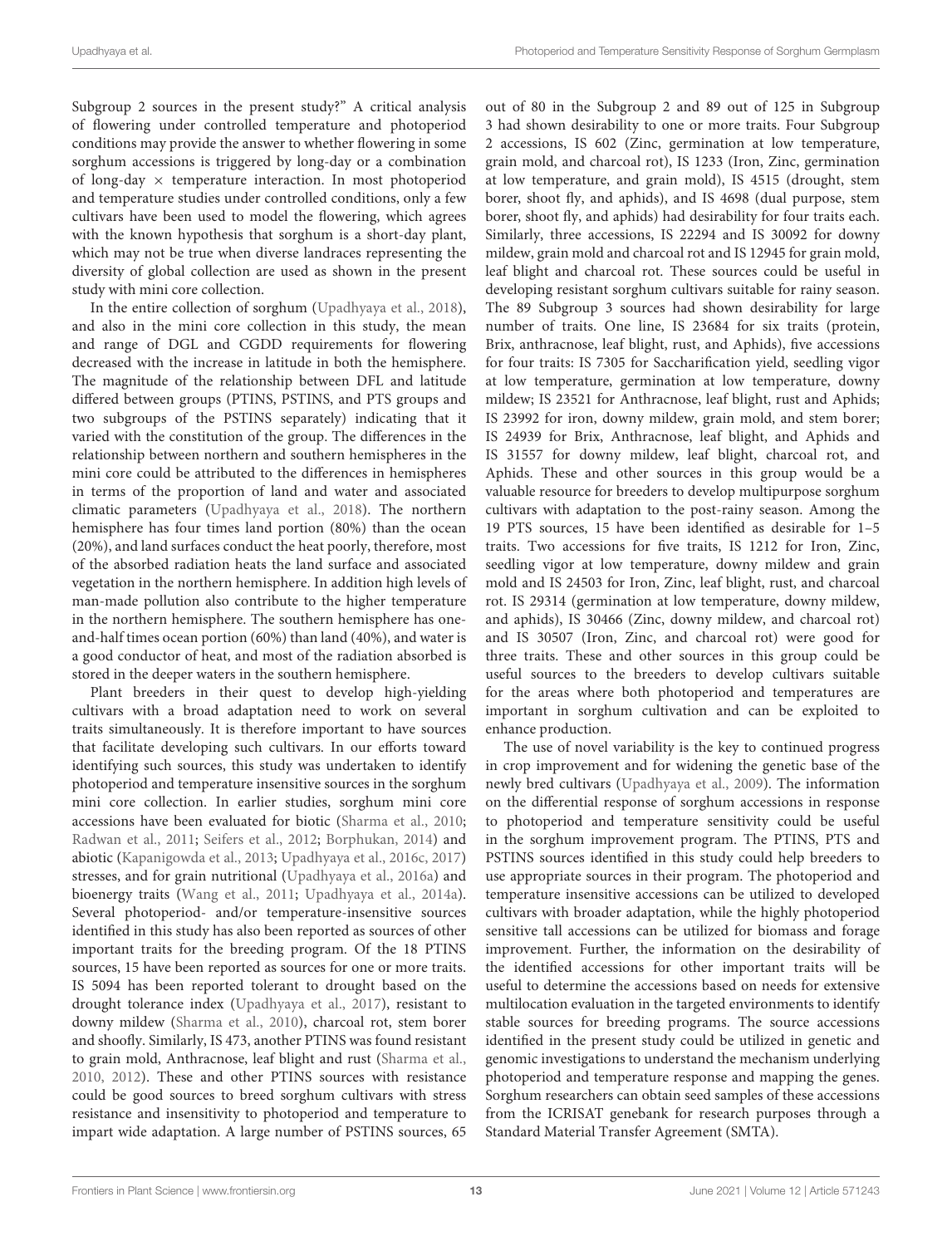### DATA AVAILABILITY STATEMENT

The original contributions generated for this study are included in the article/**[Supplementary Material](#page-13-18)**, further inquiries can be directed to the corresponding author.

### AUTHOR CONTRIBUTIONS

HU and MV: conceptualization. MV: data analysis and curation. HU: writing – original draft. HU, MV, and VA: writing – review and editing. All authors contributed to the article and approved the submitted version.

### **REFERENCES**

- <span id="page-13-1"></span>Assefa, Y., Staggenborg, S. A., and Prasad, V. P. V. (2010). Grain sorghum water requirement and responses to drought stress: a review. Crop Manag. 9, 1–12. [doi: 10.1094/cm-2010-1109-01-rv](https://doi.org/10.1094/cm-2010-1109-01-rv)
- <span id="page-13-25"></span>Borphukan, B. (2014). Evaluation of Minicore Germplasm of Rabi Sorghum for Charcoal Rot Resistance and Yield Component Traits, Expression Analysis of Selected R-Genes During Charcoal Rot Disease Incidence. M.Sc. thesis. Dharwad: College of Agriculture, Dharwad.
- <span id="page-13-2"></span>Dalrymple, D. G. (1986). Development and Spread Of High-Yielding Wheat Varieties In Developing Countries, 7th Edn. Washington, DC: U.S. Agency for International Development, [doi: 10.1016/0304-1131\(74\)90052-6](https://doi.org/10.1016/0304-1131(74)90052-6)
- <span id="page-13-0"></span>Doggett, H. (1988). Sorghum, 2nd Edn. Harlow, UK: Longman Scientific & Technical.
- <span id="page-13-16"></span>Gerik, T., Bean, B., and Vanderlip, R. (2003). Sorghum Growth and Development. Publ. B-6137. AgriLife Communications and Marketing, College Station, TX: A&M System.
- <span id="page-13-8"></span>Jordan, D. R., Tao, Y. Z., Godwin, I. D., Henzell, R. G., Cooper, M., and McIntyre, C. L. (1998). Loss of genetic diversity associated with selection for resistance to sorghum midge in Australian sorghum. Euphytica 102, 1–7. [doi: 10.1023/A:](https://doi.org/10.1023/A:1018311908636) [1018311908636](https://doi.org/10.1023/A:1018311908636)
- <span id="page-13-9"></span>Jordan, D. R., Tao, Y., Godwin, I. D., Henzell, R. G., Cooper, M., and McIntyre, C. L. (2003). Prediction of hybrid performance in grain sorghum using RFLP markers. Theor. Appl. Genet. 106, 559–567. [doi: 10.1007/s00122-002-](https://doi.org/10.1007/s00122-002-1144-5) [1144-5](https://doi.org/10.1007/s00122-002-1144-5)
- <span id="page-13-26"></span>Kapanigowda, M. H., Perumal, R., Djanaguiraman, M., Aiken, R. M., Tesso, T., Prasad, P. V., et al. (2013). Genotypic variation in sorghum [Sorghum bicolor (L.) Moench] exotic germplasm collections for drought and disease tolerance. Springerplus 2:650. [doi: 10.1186/2193-1801-2-650](https://doi.org/10.1186/2193-1801-2-650)
- <span id="page-13-5"></span>Mace, E. S., Tai, S., Gilding, E. K., Li, Y., Prentis, P. J., Bian, L., et al. (2013). Wholegenome sequencing reveals untapped genetic potential in Africa's indigenous cereal crop sorghum. Nat. Commun. 4:2320. [doi: 10.1038/ncomms3320](https://doi.org/10.1038/ncomms3320)
- <span id="page-13-4"></span>Muraya, M. M., de Villiers, S., Parzies, H. K., Mutegi, E., Sagnard, F., Kanyenji, B. M., et al. (2011). Genetic structure and diversity of wild sorghum populations (Sorghum spp.) from different eco-geographical regions of Kenya. Theor. Appl. Genet. 123, 571–583. [doi: 10.1007/s00122-011-1608-6](https://doi.org/10.1007/s00122-011-1608-6)
- <span id="page-13-6"></span>Murray, S. C., Rooney, W. L., Hamblin, M. T., Mitchell, S. E., and Kresovich, S. (2009). Sweet sorghum genetic diversity and association mapping for Brix and height. Plant Genome J. 2, 48–62. [doi: 10.3835/plantgenome2008.10.0011](https://doi.org/10.3835/plantgenome2008.10.0011)
- <span id="page-13-21"></span>Oliveira, I. C. M., Marçal, T. D. S., Bernardino, K. D. C., Ribeiro, P. C. D. O., Parrella, R. A. D. C., Carneiro, P. C. S., et al. (2019). Combining ability of biomass sorghum lines for agroindustrial characters and multitrait selection of photosensitive hybrids for energy cogeneration. Crop Sci. 59, 1554–1566. [doi: 10.2135/cropsci2018.11.0693](https://doi.org/10.2135/cropsci2018.11.0693)
- <span id="page-13-17"></span>Patterson, H. D., and Thompson, R. (1971). Recovery of inter- block information when block sizes are unequal. Biometrika 58, 545–554. [doi: 10.1093/biomet/58.](https://doi.org/10.1093/biomet/58.3.545) [3.545](https://doi.org/10.1093/biomet/58.3.545)
- <span id="page-13-23"></span>Radwan, G. L., Perumal, R., Isakeit, T., Magill, C. W., Prom, L. K., and Little, C. R. (2011). Screening exotic sorghum germplasm, hybrids, and elite lines for resistance to a new virulent pathotype (P6) of Peronosclerospora sorghi

### FUNDING

We gratefully acknowledge support from the CGIAR Genebank Platform coordinated by the Crop Trust for supporting Genebank activities.

### <span id="page-13-18"></span>SUPPLEMENTARY MATERIAL

The Supplementary Material for this article can be found online at: [https://www.frontiersin.org/articles/10.3389/fpls.2021.](https://www.frontiersin.org/articles/10.3389/fpls.2021.571243/full#supplementary-material) [571243/full#supplementary-material](https://www.frontiersin.org/articles/10.3389/fpls.2021.571243/full#supplementary-material)

causing downy mildew. Plant Heal. Prog 12:1. [doi: 10.1094/PHP-2011-0323-](https://doi.org/10.1094/PHP-2011-0323-01-RS) [01-RS](https://doi.org/10.1094/PHP-2011-0323-01-RS)

- <span id="page-13-24"></span>Seifers, D. L., Perumal, R., and Little, C. R. (2012). New sources of resistance in sorghum (Sorghum bicolor) germplasm are effective against a diverse array of Potyvirus spp. Plant Dis. 96, 1775–1779. [doi: 10.1094/PDIS-03-12-0224-RE](https://doi.org/10.1094/PDIS-03-12-0224-RE)
- <span id="page-13-15"></span>Sharma, H. C., Taneja, S. L., Rao, N. K., and Rao, K. E. P. (2003). Evaluation of Sorghum Germplasm for Resistance to Insect Pests. Information Bulletin no. 63. Patancheru 502 324, Andhra Pradesh, India. Patancheruvu: International Crops Research Institute for the Semi–Arid Tropics, 184.
- <span id="page-13-22"></span>Sharma, R., Rao, V. P., Upadhyaya, H. D., Reddy, V. G., and Thakur, R. P. (2010). Resistance to grain mold and downy mildew in a mini-core collection of sorghum sermplasm. Plant Dis. 94, 439–444. [doi: 10.1094/PDIS-94-4-0439](https://doi.org/10.1094/PDIS-94-4-0439)
- <span id="page-13-28"></span>Sharma, R., Upadhyaya, H. D., Manjunatha, S. V., Rao, V. P., and Thakur, R. P. (2012). Resistance to foliar diseases in a mini-core collection of sorghum germplasm. Plant Dis. 96, 1629–1633. [doi: 10.1094/pdis-10-11-0875-re](https://doi.org/10.1094/pdis-10-11-0875-re)
- <span id="page-13-20"></span>Skinner, D. Z., Bauchan, G. R., Auricht, G., and Hughes, S. (1999). "Developing core collections for a large annual Medicago collection," in Core Collection For Today And Tomorrow, eds R. C. Johnson and T. Hodgkin (Rome: Int. Plant Genetic Resources Inst), 61–67.
- <span id="page-13-7"></span>Smith, S., Primomo, V., Monk, R., Nelson, B., Jons, E., and Porter, K. (2010). Genetic diversity of widely used U.S. sorghum hybrids 1980-2008. Crop Sci. 50, 1664–1673. [doi: 10.2135/cropsci2009.10.0619](https://doi.org/10.2135/cropsci2009.10.0619)
- <span id="page-13-19"></span>Snedecor, G. W., and Cochran, W. G. (1980). Statistical Methods, 7th Editio Edn. Iowa: Iowa State University Press.
- <span id="page-13-10"></span>Upadhyaya, D., and Ortiz, R. (2001). A mini core subset for capturing diversity and promoting utilization of chickpea genetic resources in crop improvement. Theor. Appl. Genet. 102, 1292–1298. [doi: 10.1007/s00122-001-0556-y](https://doi.org/10.1007/s00122-001-0556-y)
- <span id="page-13-11"></span>Upadhyaya, H. D., Dronavalli, N., Dwivedi, S. L., Kashiwagi, J., Krishnamurthy, L., Pande, S., et al. (2013). Mini core collection as a resource to identify new sources of variation. Crop Sci. 53, 2506–2517. [doi: 10.2135/cropsci2013.04.0259](https://doi.org/10.2135/cropsci2013.04.0259)
- <span id="page-13-14"></span>Upadhyaya, H. D., Dwivedi, S. L., Ramu, P., Singh, S. K., and Singh, S. (2014a). Genetic variability and effect of postflowering drought on stalk sugar content in sorghum mini core collection. Crop Sci. 54, 2120–2130. [doi: 10.2135/](https://doi.org/10.2135/cropsci2014.01.0040) [cropsci2014.01.0040](https://doi.org/10.2135/cropsci2014.01.0040)
- <span id="page-13-3"></span>Upadhyaya, H. D., Dwivedi, S. L., Sharma, S., Lalitha, N., Singh, S., Varshney, R. K., et al. (2014b). Enhancement of the use and impact of germplasm in crop improvement. Plant Genet. Resour. 12, S155–S159. [doi: 10.1017/](https://doi.org/10.1017/S1479262114000458) [S1479262114000458](https://doi.org/10.1017/S1479262114000458)
- <span id="page-13-27"></span>Upadhyaya, H. D., Dwivedi, S. L., Singh, S., Sahrawat, K. L., and Singh, S. K. (2016a). Genetic variation and postflowering drought effects on seed iron and zinc in ICRISAT sorghum mini core collection. Crop Sci. 56, 374–383. [doi:](https://doi.org/10.2135/cropsci2015.05.0308) [10.2135/cropsci2015.05.0308](https://doi.org/10.2135/cropsci2015.05.0308)
- <span id="page-13-12"></span>Upadhyaya, H. D., Dwivedi, S. L., Vadez, V., Hamidou, F., Singh, S., Varshney, R. K., et al. (2014c). Multiple resistant and nutritionally dense germplasm identified from mini core collection in peanut. Crop Sci. 54, 679–693. [doi:](https://doi.org/10.2135/cropsci2013.07.0493) [10.2135/cropsci2013.07.0493](https://doi.org/10.2135/cropsci2013.07.0493)
- <span id="page-13-13"></span>Upadhyaya, H. D., Dwivedi, S. L., Vetriventhan, M., Krishnamurthy, L., and Singh, S. K. (2017). Post-flowering drought tolerance using managed stress trials, adjustment to flowering, and mini core collection in sorghum. Crop Sci. 57, 1–12. [doi: 10.2135/cropsci2016.04.0280](https://doi.org/10.2135/cropsci2016.04.0280)